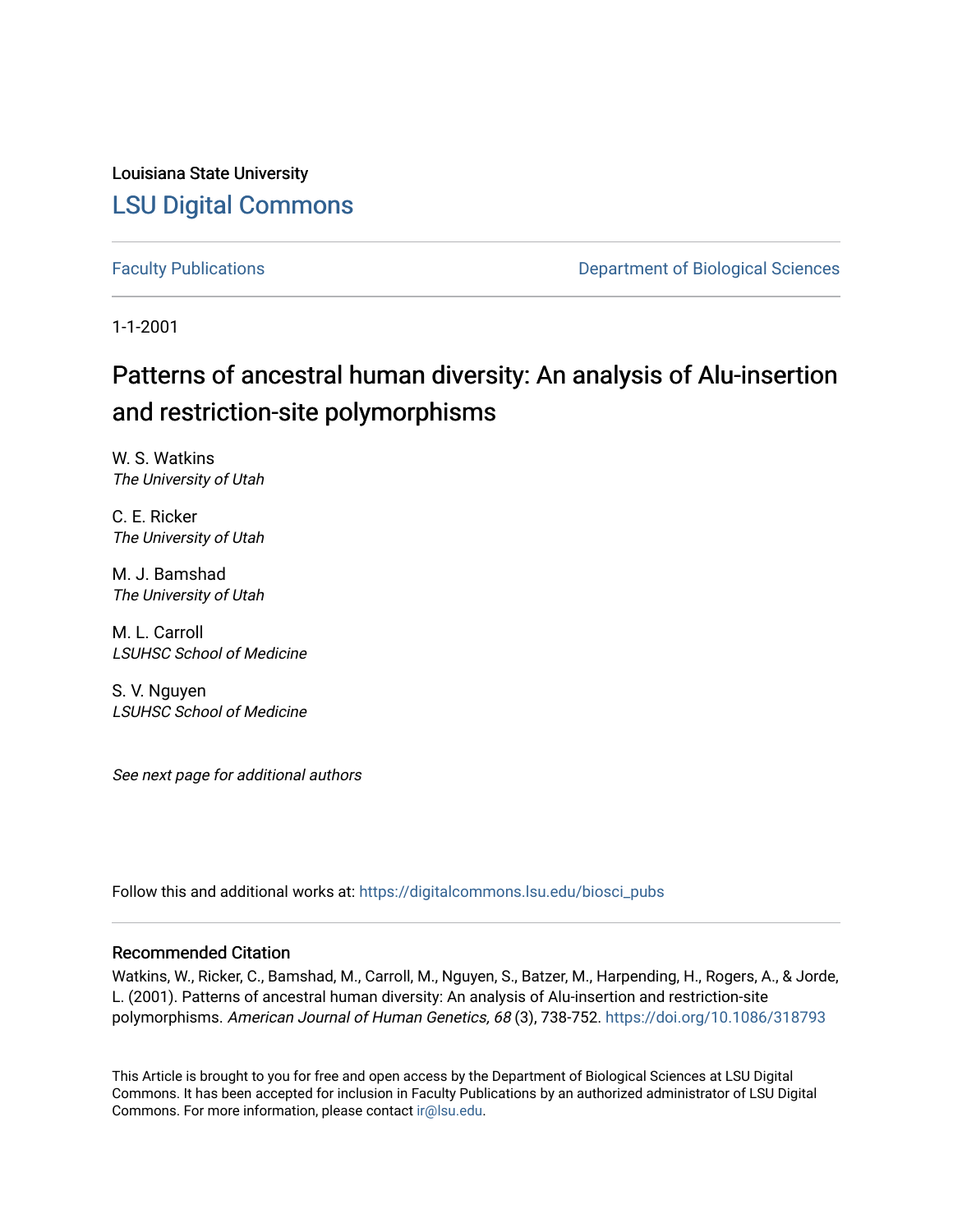## Authors

W. S. Watkins, C. E. Ricker, M. J. Bamshad, M. L. Carroll, S. V. Nguyen, M. A. Batzer, H. C. Harpending, A. R. Rogers, and L. B. Jorde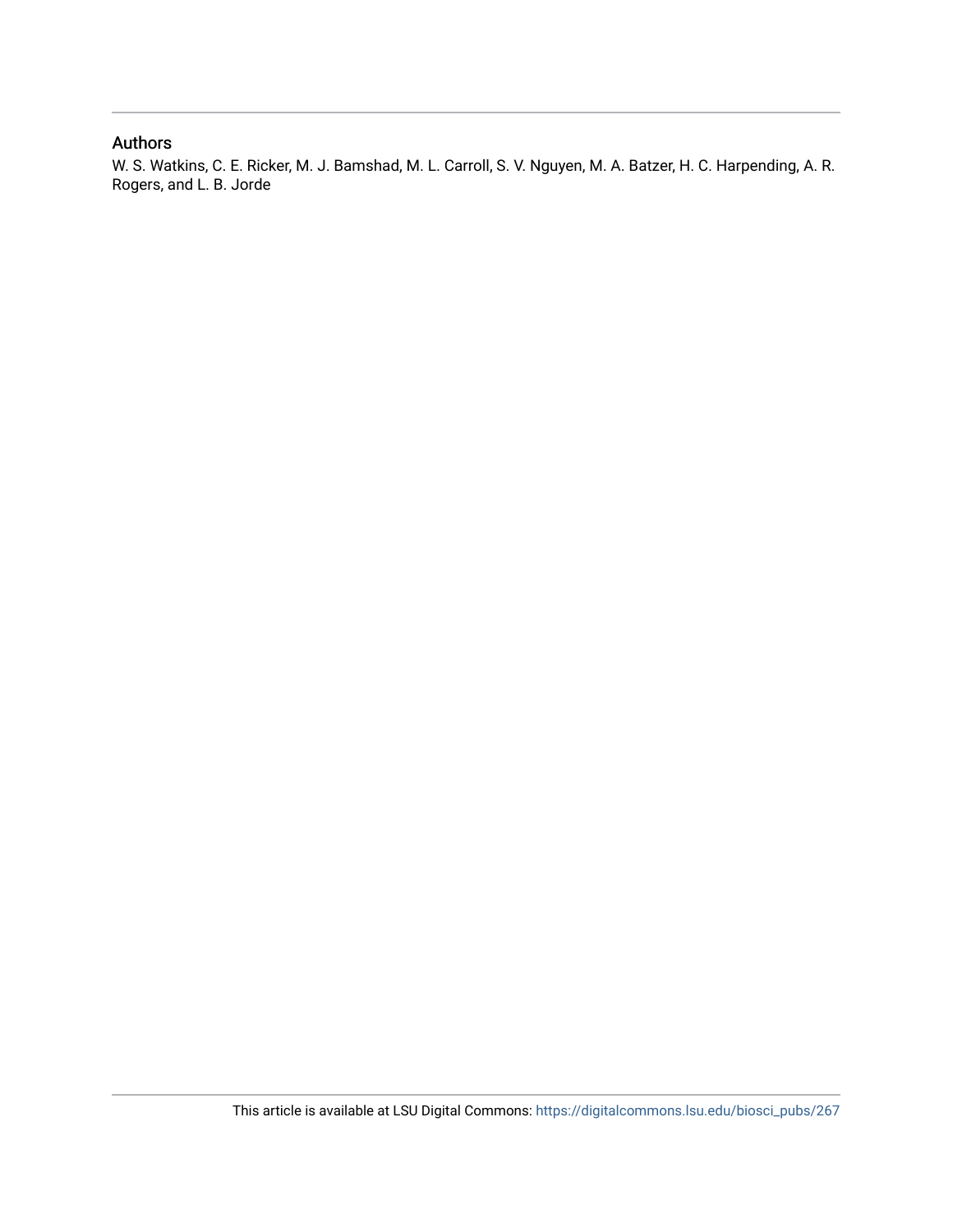## **Patterns of Ancestral Human Diversity: An Analysis of** *Alu***-Insertion and Restriction-Site Polymorphisms**

W. S. Watkins,<sup>1</sup> C. E. Ricker,<sup>1</sup> M. J. Bamshad,<sup>1,2</sup> M. L. Carroll,<sup>4</sup> S. V. Nguyen,<sup>4</sup> M. A. Batzer,  $4,5$  H. C. Harpending,  $3$  A. R. Rogers,  $3$  and L. B. Jorde<sup>1</sup>

Departments of <sup>1</sup>Human Genetics and <sup>2</sup>Pediatrics, University of Health Sciences Center, and <sup>3</sup>Department of Anthropology, University of Utah, Salt Lake City; <sup>4</sup>Department of Pathology, Stanley S. Scott Cancer Center, Neuroscience Center of Excellence, Louisiana State University Health Sciences Center, New Orleans; and <sup>5</sup>Department of Biological Sciences, Biological Computation and Visualization Center, Louisiana State University, Baton Rouge

**We have analyzed 35 widely distributed, polymorphic** *Alu* **loci in 715 individuals from 31 world populations. The average frequency of** *Alu* **insertions (the derived state) is lowest in Africa (.42) but is higher and similar in India (.55), Europe (.56), and Asia (.57). A comparison with 30 restriction-site polymorphisms (RSPs) for which the ancestral state has been determined shows that the frequency of derived RSP alleles is also lower in Africa (.35) than it is in Asia (.45) and in Europe (.46). Neighbor-joining networks based on** *Alu* **insertions or RSPs are rooted in Africa and show African populations as separate from other populations, with high statistical support. Correlations between genetic distances based on** *Alu* **and nuclear RSPs, short tandem-repeat polymorphisms, and mtDNA, in the same individuals, are high and significant. For the 35 loci,** *Alu* **gene diversity and the diversity attributable to population subdivision is highest in Africa but is lower and similar in Europe and Asia. The distribution of ancestral alleles is consistent with an origin of early modern human populations in sub-Saharan Africa, the isolation and preservation of ancestral alleles within Africa, and an expansion out of Africa into Eurasia. This expansion is characterized by increasing frequencies of** *Alu* **inserts and by derived RSP alleles with reduced genetic diversity in non-African populations.**

#### **Introduction**

The evolution of modern human populations continues to be a topic of controversy. Evidence from mtDNA, Ychromosome polymorphisms, autosomal markers, and fossil material supports both the expansion of early modern human populations in Africa and the partial or complete replacement of other hominid groups (Cann et al. 1987; Vigilant et al. 1991; Stoneking et al. 1997; Harpending et al. 1998; Jorde et al. 1998; Krings et al. 1999; Relethford and Jorde 1999; Seielstad et al. 1999; Ovchinnikov et al. 2000). Interpretation of other, primarily fossil, data suggests both an early expansion of hominid lines and multiregional development of modern humans (Hawks et al. 2000; Wolpoff et al. 2000). The increasing number and variety of genetic markers offer additional opportunities for more-detailed analysis of human evolution and of genetic diversity within and between human populations.

Numerous studies utilizing a variety of polymorphic

Address for correspondence and reprints: Dr. Lynn B. Jorde, Department of Human Genetics, University of Utah Health Sciences Center, Salt Lake City, UT 84112. E-mail: lbj@genetics.utah.edu

 2001 by The American Society of Human Genetics. All rights reserved. 0002-9297/2001/6803-0018\$02.00

loci suggest an overall pattern of higher gene diversity in African populations compared with that in non-African populations (Merriwether et al. 1991; Vigilant et al. 1991; Bowcock et al. 1994; Deka et al. 1995; Jorde et al. 1997; Stoneking et al. 1997; Kaessmann et al. 1999; Seielstad et al. 1999; Forster et al. 2000; Jorde et al. 2000). These studies have focused primarily on neutral restriction-site polymorphisms (RSPs), short tandem-repeat polymorphisms (STRPs), noncoding autosomal sequences, Y chromosomes, and mtDNA. Analyses of protein-coding regions, including the neurofibromatosis type 1 (NF1), angiotensin-converting enzyme (ACE), myotonic dystrophy (DM), dopamine D2 receptor (DRD2) and fragile X (FMR1) loci, have also shown higher levels of diversity in African populations compared with levels found in non-African populations (Purandare et al. 1996; Kidd et al. 1998; Tishkoff et al. 1998; Rieder et al. 1999; Crawford et al. 2000). Some loci, including the melanocortin 1 receptor (MCR1) and phenylalanine hydroxylase (PAH) loci, do not consistently show patterns of higher diversity in African populations, revealing the potential influence of natural selection on patterns of genetic diversity (Rana et al. 1999; Harding et al. 2000; Kidd et al. 2000). Noncoding DNA sequences on chromosomes 22, 15, and 1 show higher nucleotide-diversity estimates for African populations than for non-African populations, consistent with a re-

Received November 9, 2000; accepted for publication January 17, 2001; electronically published February 16, 2001.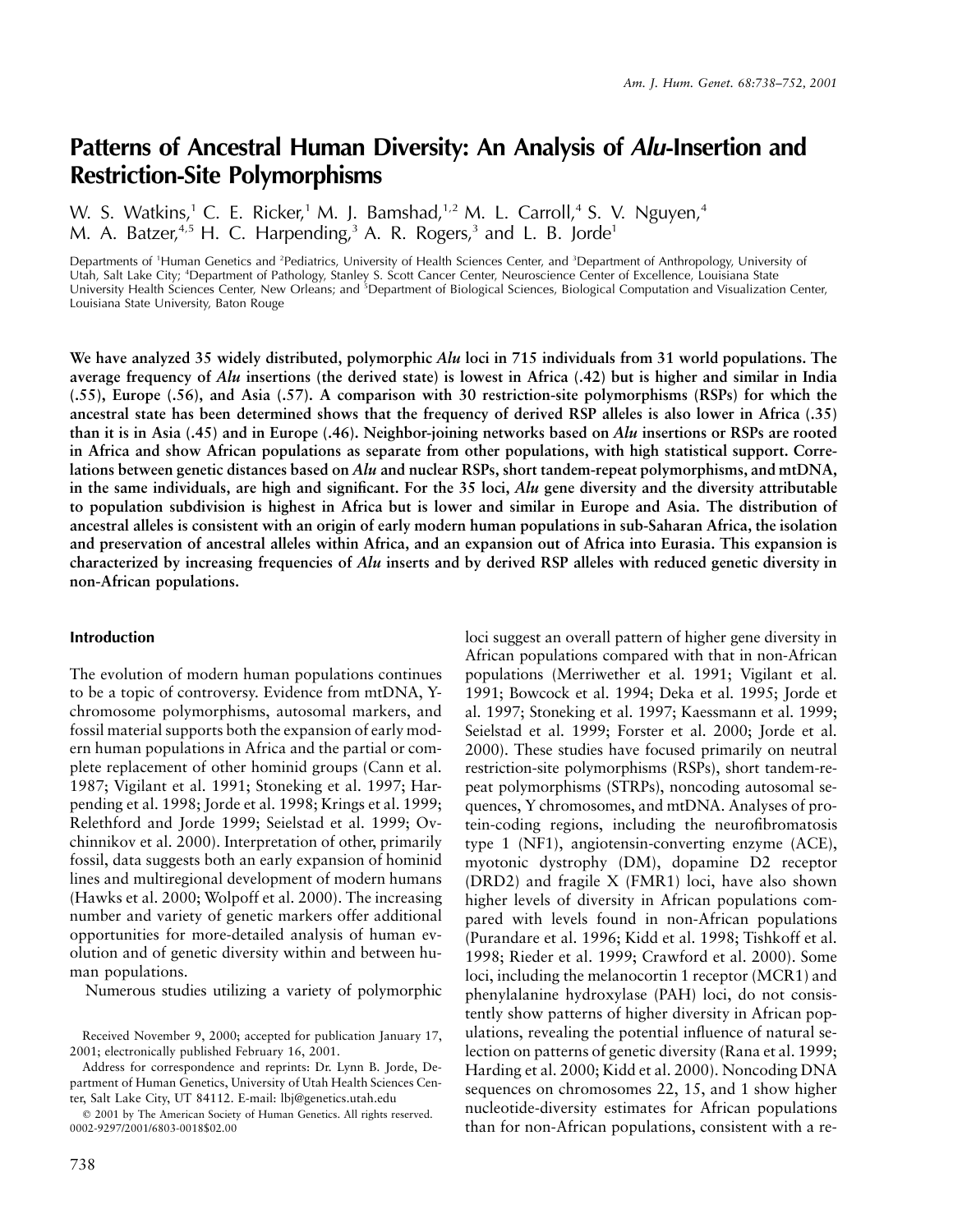

**Figure 1** Allele frequencies of the derived alleles at 35 polymorphic *Alu* (*a*) and 30 RSP (*b*) loci, in African and non-African populations, sorted by the insertion frequency in the African population. Note the trend toward higher *Alu*-insertion frequencies in populations outside Africa, whereas ancestral allele frequencies are higher in African populations. A similar trend is observed for 30 derived RSP alleles.

cent human population expansion (Zhao et al. 2000; Yu et al. 2001; L. B. Jorde, W. S. Watkins, M. J. Bamshad, D. Dunn, and R. B. Weiss, unpublished data).

*Alu*-insertion polymorphisms are ideal markers for human evolutionary studies because retroposition produces infrequent, irreversible, widely distributed insertion events, each with a known ancestral state (Batzer et al. 1994, 1996; Stoneking et al. 1997; Melton et al. 1998; Novick et al. 1998). These insertions are short interspersed repetitive elements (SINEs), and they account for  $\geq 10\%$  of the human genome (Deininger and Batzer 1993; Smit 1996; Dunham et al. 1999). Each full-length *Alu* element is a dimeric, ∼300-bp retropo-

son that is homologous to the 7SL RNA component of the signal-recognition particle. The Y, Ya, and Yb subfamilies of *Alu* elements are still active and produce new *Alu* insertions that are polymorphic in human populations (Arcot et al. 1995*a;* Batzer et al. 1995, 1996). Since the Y, Ya, and Yb subfamilies did not become active until after the human lineage diverged from the last common ancestor with the nonhuman apes, insertion events of these *Alu*s are restricted to humans, and the ancestral allele is the absence of an insertion. Assignment of the ancestral allele for polymorphic *Alu* loci does not require comparisons with other species such as chimpanzees and provides a unique opportunity for the rooting of phylogenetic networks. At each polymorphic locus, the chromosome containing the *Alu* insert is the derived allele, and different individuals with an *Alu* insert at a given locus share a chromosomal region that is identical by descent. Previous studies using a small number of polymorphic *Alu* insertions have suggested an African origin for modern humans and have argued for an earlier, more extensive expansion of modern humans in tropical regions (Batzer et al. 1994, 1996; Stoneking et al. 1997).

In the present study, we examine 35 *Alu* loci and 30 gene-related RSPs in 31 world populations, to characterize diversity and genetic structure in modern human populations. The ancestral state for each *Alu* and RSP locus has been assigned. This analysis of the largest set of *Alu*-insertion polymorphisms examined to date provides new data on the distribution of ancestral and derived alleles in human populations and is consistent with an African origin of anatomically modern humans. Genetic-distance estimates based on *Alu*-insertion polymorphisms, RSPs, STRPs, and mtDNA, using the same individuals in the same populations, are highly correlated. These data build upon a growing body of evidence characterizing human genetic diversity and population structure.

#### **Subjects, Material, and Methods**

#### *Human DNA Samples*

The human populations used in this study have been described elsewhere (Jorde et al. 1995, 1997; Bamshad et al. 1998; Watkins et al. 1999). The continental groups, populations, and sample sizes are Africans (155 total)—Alur (12), Biaka Pygmy (5), Hema (18), Mbuti Pygmy (Coriell) (5), Nande (17), Nguni (14), San (15), Sotho/Tswana (22), Tsonga (14), and Zaire Pygmy (Mbuti) (33); Asians (77 total)—Cambodian (12), Chinese (17), Japanese (19), Malay (6), Vietnamese (9), and mixed Asian (14); Europeans (118 total)—Finnish (20), French (20), northern European (68), and Polish (10); and Indians (365 total)—Brahmin (60), Kapu (58),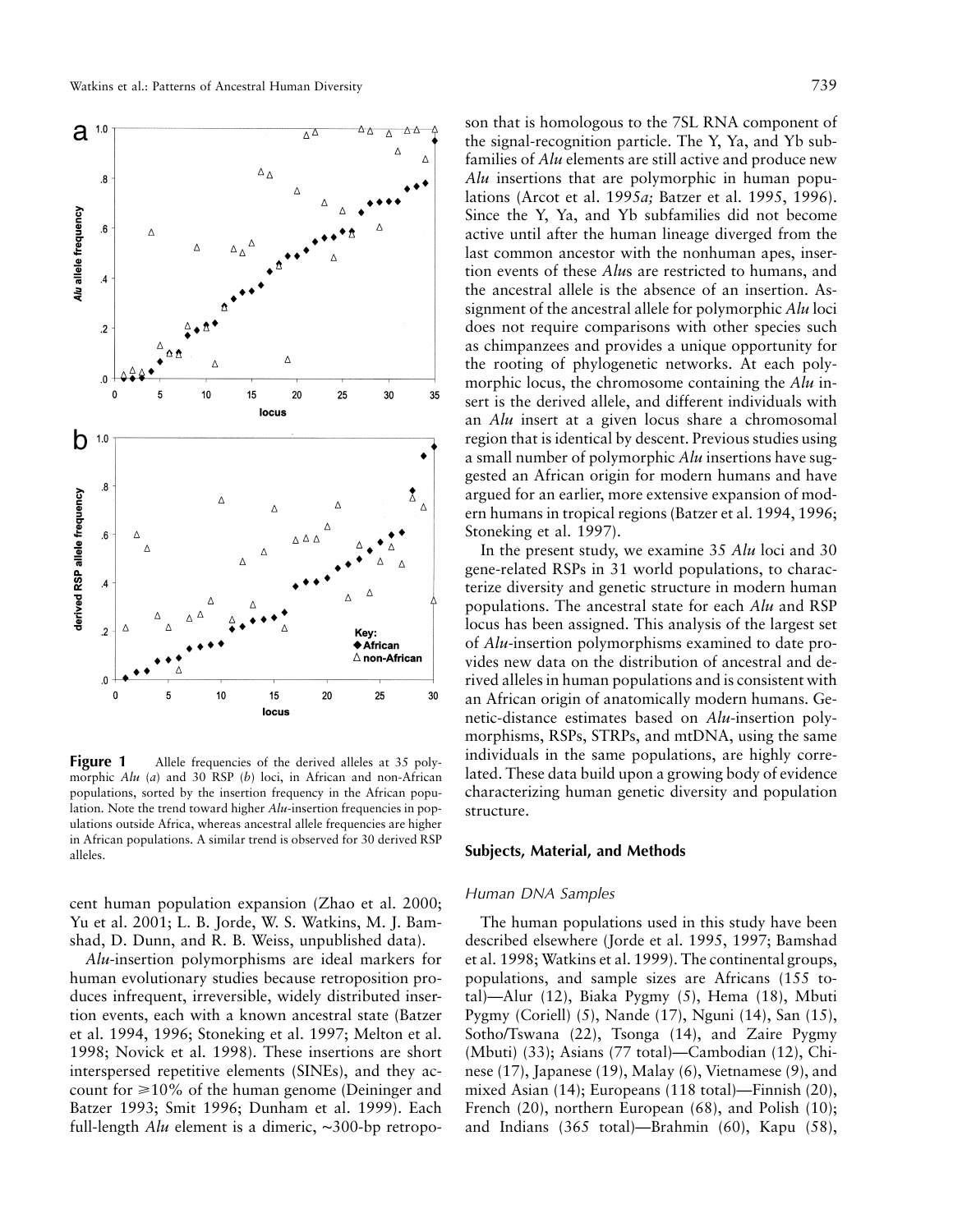|                                 | HETEROZYGOSITY (95% CI) |                | <b>OBSERVED</b><br>HOMOZYGOSITY |          |  |
|---------------------------------|-------------------------|----------------|---------------------------------|----------|--|
| POPULATION $(n)$                | Expected under HWE      | Observed       | FOR Alu/Alu                     | $F_{IS}$ |  |
| Alu-insertion polymorphisms:    |                         |                |                                 |          |  |
| African $(155)$ :               |                         |                |                                 |          |  |
| Alur $(12)$                     | .37                     | .37            | .28                             | $-.01$   |  |
| Biaka Pygmy (5)                 | .29                     | .25            | .30                             | .16      |  |
| Hema $(18)$                     | .35                     | .35            | .29                             | .01      |  |
| Mbuti Pygmy (5)                 | .29                     | .27            | .26                             | .08      |  |
| Nande (17)                      | .35                     | .38            | .25                             | $-.11$   |  |
| Nguni (14)                      | .34                     | .32            | .25                             | .06      |  |
| San $(15)$                      | .31                     | .29            | .25                             | .06      |  |
| Sotho, Tswana (22)              | .33                     | .30            | .25                             | .08      |  |
| Tsonga (14)                     | .35                     | .37            | .22                             | $-.07$   |  |
| Zaire Pygmy (33)                | .32                     | .34            | .24                             | $-.06$   |  |
| Overall                         | $.35(.28-.43)$          | $.33(.26-.41)$ | $.26(.19-.32)$                  | .05      |  |
| Asian $a(77)$ :                 |                         |                |                                 |          |  |
| Cambodian (12)                  | .24                     | .26            | .46                             | $-.10$   |  |
| Chinese (17)                    | .24                     | .25            | .44                             | $-.06$   |  |
| Japanese (19)                   | .25                     | .26            | .43                             | $-.04$   |  |
| Malay (6)<br>Vietnamese (9)     | .30                     | .31            | .41<br>.45                      | $-.05$   |  |
|                                 | .23                     | .24            |                                 | $-.02$   |  |
| Overall:                        | $.25(.15-.34)$          | $.25(.16-.35)$ | $.44$ $(.33-.55)$               | $-.02$   |  |
| European (118):                 |                         |                |                                 |          |  |
| Finnish (20)                    | .21                     | .21            | .46                             | .02      |  |
| French (20)                     | .21<br>.21              | .22<br>.20     | .46<br>.45                      | $-.02$   |  |
| Northern European (68)          | .19                     | .19            | .46                             | .06      |  |
| Polish $(10)$<br>Overall:       |                         |                |                                 | .01      |  |
| Indian $(365)$ :                | $.22$ $(.14-.29)$       | $.21(.13-.28)$ | $.46$ $(.37-.51)$               | .05      |  |
| Brahmin (60)                    | .25                     | .22            | .42                             | .09      |  |
| Irula $^{b}$ (34)               | .27                     | .29            | .41                             | $-.06$   |  |
| Kapu (58)                       | .26                     | .24            | .42                             | .05      |  |
| Khonda Dora <sup>b</sup> (27)   | .24                     | .25            | .41                             | $-.04$   |  |
| Kshatriya (11)                  | .26                     | .26            | .43                             | .00.     |  |
| Maiga (29)                      | .25                     | .25            | .42                             | $-.01$   |  |
| Mala $(26)$                     | .26                     | .26            | .42                             | .01      |  |
| Maria Gond <sup>b</sup> (22)    | .25                     | .22            | .41                             | .15      |  |
| Relli (19)                      | .27                     | .27            | .41                             | .01      |  |
| Santal <sup>b</sup> (16)        | .24                     | .22            | .42                             | .09      |  |
| Vysya $(10)$                    | .23                     | .21            | .44                             | .09      |  |
| Yadava (53)                     | .25                     | .26            | .44                             | $-.03$   |  |
| Overall                         | $.26(.22-.31)$          | $.25(.20-.29)$ | $.42$ $(.37 - .47)$             | .04      |  |
|                                 |                         |                | <b>OBSERVED</b><br>HOMOZYGOSITY |          |  |
|                                 |                         |                | FOR $1/1$ <sup>c</sup>          |          |  |
| "Rooted" RSPs:<br>African (75): |                         |                |                                 |          |  |
| Biaka Pygmy (5)                 | .33                     | .35            | .18                             | $-.07$   |  |
| Mbuti Pygmy (5)                 | .24                     | .21            | .21                             | .15      |  |
| Nguni (14)                      | .34                     | .33            | .18                             | .04      |  |
| San $(15)$                      | .28                     | .25            | .21                             | .13      |  |
| Sotho, Tswana (22)              | .33                     | .33            | .19                             | .00.     |  |
| Tsonga $(14)$                   | .34                     | .38            | .17                             | $-.12$   |  |
| Overall                         | $.32$ $(.22-.43)$       | $.31(.21-.42)$ | $.19( .11-.29)$                 | .03      |  |

## **Population Statistics for 35** *Alu***-Insertion Polymorphisms and 30 "Rooted" RSPs**

**Table 1**

(*continued*)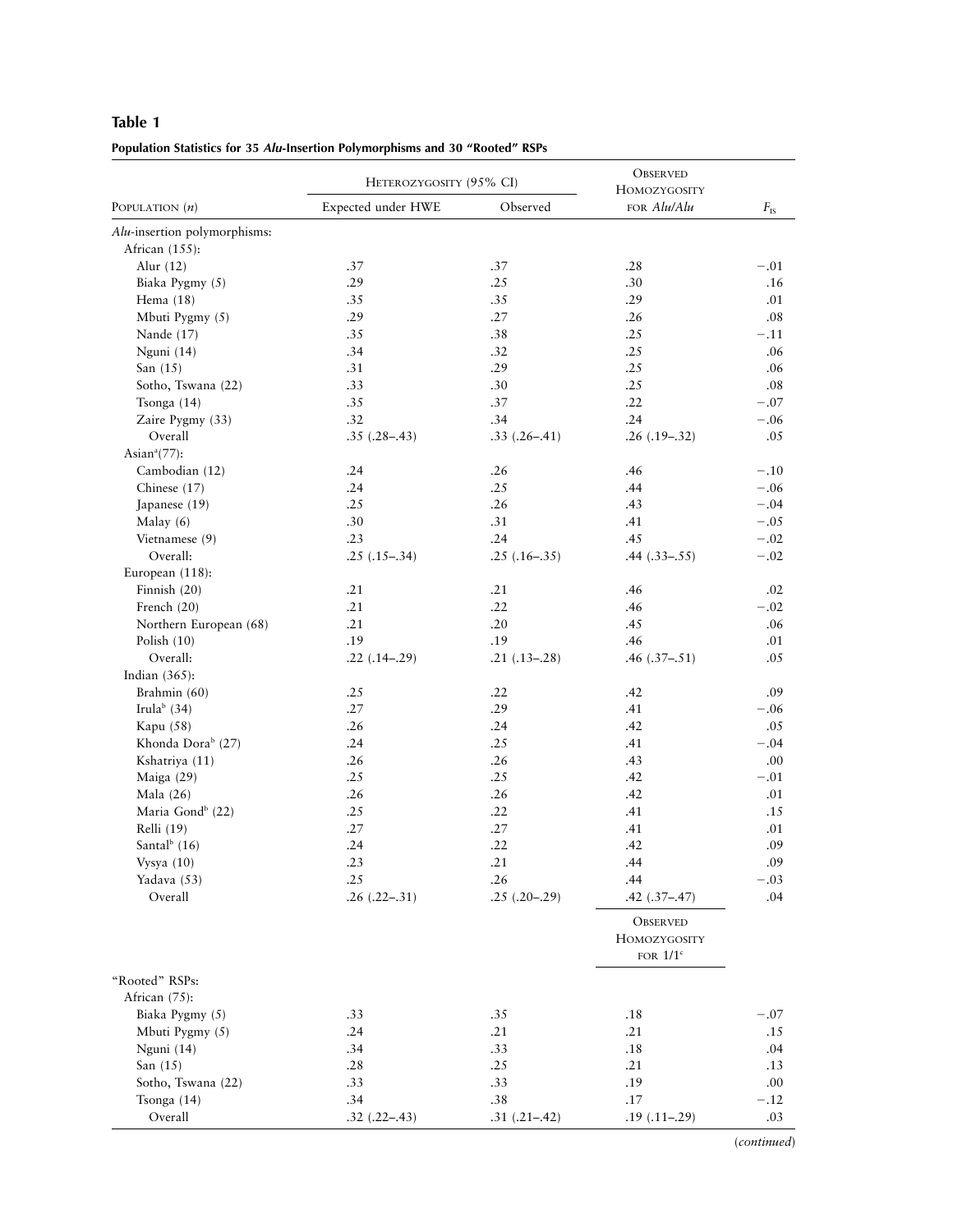|  |  | Table 1 <i>Continued</i> |
|--|--|--------------------------|
|--|--|--------------------------|

|                             | HETEROZYGOSITY (95% CI) | <b>OBSERVED</b><br>HOMOZYGOSITY |                        |          |
|-----------------------------|-------------------------|---------------------------------|------------------------|----------|
| POPULATION $(n)$            | Expected under HWE      | Observed                        | FOR $1/1$ <sup>c</sup> | $F_{IS}$ |
| Asian <sup>a</sup> $(78)$ : |                         |                                 |                        |          |
| Cambodian (12)              | .40                     | .38                             | .28                    | .06      |
| Chinese (17)                | .38                     | .34                             | .25                    | .12      |
| Japanese (19)               | .36                     | .36                             | .26                    | .00      |
| Malay $(6)$                 | .40                     | .40                             | .28                    | $-.02$   |
| Vietnamese (9)              | .36                     | .36                             | .28                    | .02      |
| Overall                     | $.38$ $(.27-.47)$       | $.36(.25-.47)$                  | $.27$ $(.17-.37)$      | .05      |
| European $(121)$ :          |                         |                                 |                        |          |
| Finnish $(20)$              | .43                     | .46                             | .24                    | $-.07$   |
| French $(20)$               | .44                     | .41                             | .26                    | .08      |
| Northern European (70)      | .43                     | .43                             | .25                    | .00.     |
| Polish $(11)$               | .42                     | .43                             | .21                    | $-.03$   |
| Overall                     | $.43$ $(.35-.52)$       | $.43$ $(.34 - .52)$             | $.25(.17-.32)$         | .01      |

<sup>a</sup> 14 and 15 individuals of mixed Asian ancestry omitted from subpopulations.

**b** Tribal sample.

<sup>c</sup> Allele 1 represents the derived allele.

Kshatriya (11), Madiga (29), Mala (26), Relli (19), Vysya (10), Yadava (53), Irula (34), Khonda Dora (27), Maria Gond (22), and Santal (16). DNA was extracted from blood lymphocytes or cell lines by standard phenol/ chloroform-based or salt-based extraction methods (Puregene) and was suspended in 10 mM Tris, 0.1 mM EDTA for *Alu* genotyping. This research has been approved by the institutional review board at the University of Utah.

#### *Ascertainment and Typing of* Alu *Markers*

The *Alu* loci used in this study were ascertained by direct sequencing, library screening, or database searching, as described elsewhere (Roy et al. 1999, 2000). The cell lines used initially to isolate and characterize humanspecific *Alu* insertions were human HeLa (ATCC CCL2), chimpanzee (*Pan troglodytes*) Wes (ATCC CRL1609), and gorilla (*Gorilla gorilla*) Ggo-1 (primary gorilla fibroblasts) (Arcot et al. 1995*b*). For library-ascertained *Alu* loci, genomic phage libraries, constructed from HeLa or other genomic DNA, were screened with  $[32P]$ labeled oligonucleotides specific for Ya5 or Ya8 *Alu* sequences (Arcot et al. 1995*b,* 1998). Purified phage DNA was subcloned and sequenced by standard methods. To assess heterozygosity, primers flanking the *Alu* insert were used to amplify a test panel of 80 individuals (160 total chromosomes) from four populations (20 African Americans, 20 Greenland natives, 20 Egyptians, and 20 Europeans). To confirm that an *Alu* insert was human specific, one common chimpanzee and one pygmy chimpanzee were included in the typing panel. All *Alu*-insertion polymorphisms used in the study were absent from orthologous positions in the genomes of nonhuman primates.

For *Alu* loci beginning with the prefix NBC, screening of nonredundant and high-throughput genomic sequence (HTGS) databases was performed through use of the Basic Local Alignment Search Tool (BLAST [GenBank]). The database was searched for exact complements to the oligonucleotide 5'-CCATCCCGGCTA-AAACGGTG-3', which is an exact match of that portion of the *Alu* Ya5-subfamily consensus sequence that contains unique diagnostic mutations. Sequences that were exact complements of the oligonucleotide were then subjected to more-detailed analysis. A region of 1,000 bases, which was directly adjacent to the sequences identified from the databases and matched the initial GenBank BLAST query, was analyzed through use of either the REPEATMASKER2 or the CENSOR program. PCR primers were designed from unique flanking DNA sequences adjacent to individual *Alu* elements, through use of PRIMER3 software (Whitehead Institute for Biomedical Research). The PCR primers were screened, against the GenBank nonredundant, Alu, and HTGS databases, for the presence of repetitive elements or duplications, through use of BLAST. The sequences of the oligonucleotide primers and PCR conditions are available from the Eccles Institute of Human Genetics Web site. The chromosomal location of *Alu* repeats identified from clones that had not been mapped previously was determined by PCR amplification of National Institute of General Medical Sciences human/rodent somatic cell hybrid mapping panel 2 (Coriell Institute for Medical Research).

Polymorphic *Alu* loci were genotyped by amplifica-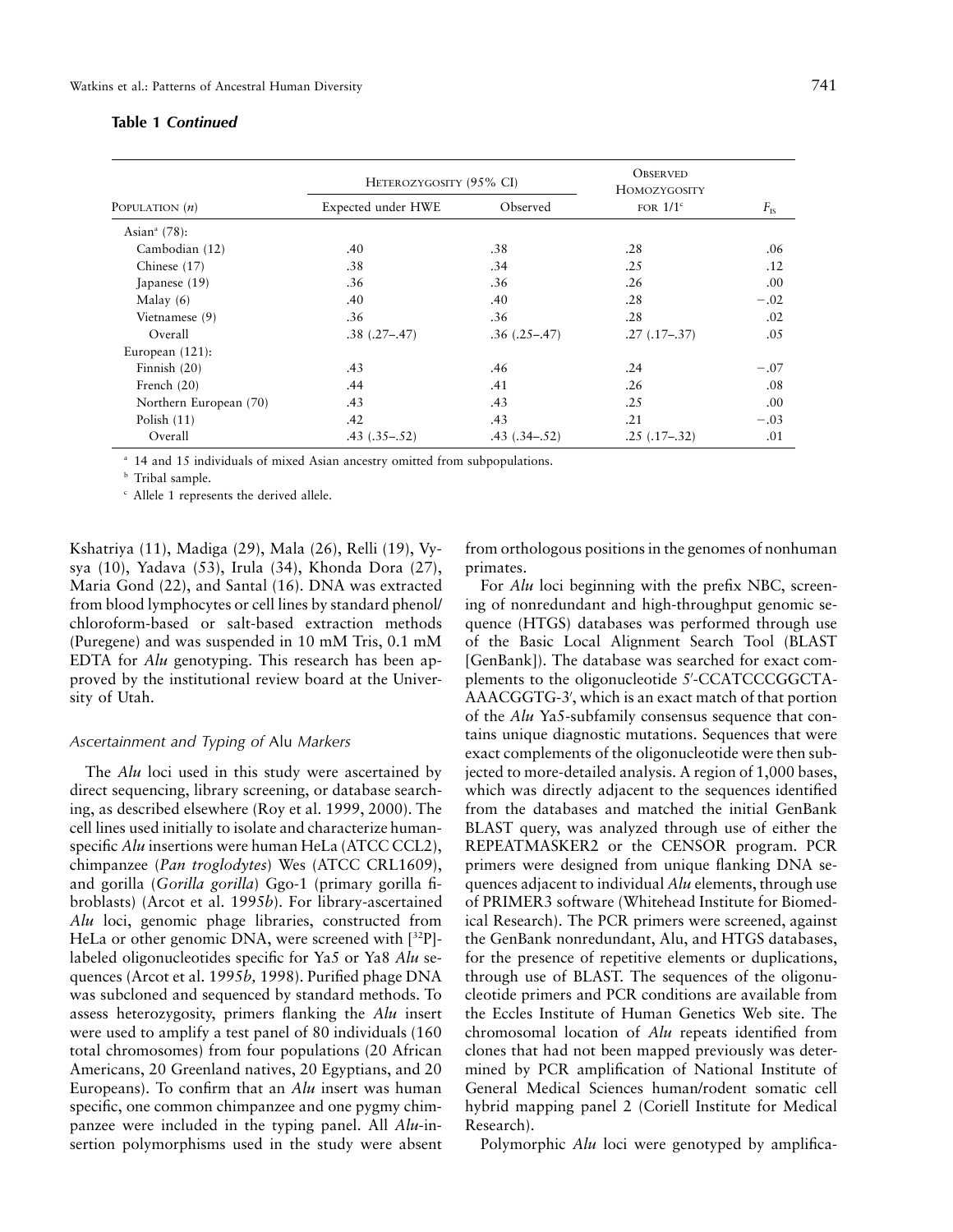**Hierarchical** *F* **Statistics for 35** *Alu* **Loci**

|                             | $F_{\rm rs}$ | $F_{rr}^{\ a}$ | $F_{\rm cr}^{\ \ a}$ |
|-----------------------------|--------------|----------------|----------------------|
| World subdivided into:      |              |                |                      |
| Africa, Asia, Europe, India | .038         | .155           | .122                 |
| 31 World subpopulations     | .010         | .121           | .112                 |
| Asia, Europe, India         | .017         | .064           | .048                 |
| Continent subdivided into:  |              |                |                      |
| Africa (10 populations)     | $-.005$      | .052           | .057                 |
| Asia (5 populations)        | $-.055$      | $-.036$        | .018                 |
| Europe (4 populations)      | .033         | .053           | .020                 |
| India (12 populations)      | .024         | .047           | .024                 |

<sup>a</sup> Underlined values are significantly different from 0  $(P < .025)$ .

tion of 25 ng of genomic DNA in a standard 30-cycle, three-step PCR. Appropriate annealing temperatures and additives were optimized for each system. For most systems, samples were amplified with 5  $\mu$ l of cresol red loading buffer (34% sucrose, 0.02% cresol red) to eliminate the need to add dye to the samples before gel loading. After PCR, the samples were loaded onto multiplecombed 3% Nusieve agarose (3:1) gels and were electrophoresed at 175 V for 2 h. Ethidium bromide– stained gels were visualized by UV and were documented. The methodology and genotypes for the STRP, RSP, and hypervariable segment 1 (HVS1) data have been described elsewhere (Jorde et al. 1995, 1997).

The ancestral allele of each RSP polymorphism was determined by comparison with that of a common chimpanzee and that of a pygmy chimpanzee. Human and chimpanzee DNA was amplified with primers for each of the 30 RSP loci. The locations, primer sequences, and PCR conditions for each RSP locus are provided by The Genome Database and are listed at the Eccles Institute of Human Genetics Web site. PCR products were digested with 4 units of the appropriate restriction endonuclease in PCR buffer for 2 h and then were visualized by agarose-gel electrophoresis and ethidium bromide staining. The ancestral status was assigned to the allele that was shared by the chimpanzees and humans. No polymorphic variation was seen in the chimpanzees. Of the 30 RSPs used here 11 are documented single-nucleotide polymorphisms (SNPs), whereas 19 have not been characterized at the sequence level.

#### *Data Analysis*

*Alu*-insertion frequencies and genotype frequencies were obtained by gene counting. The *Alu*-insertion frequencies are provided in the Appendix. Unbiased heterozygosity estimates were calculated as  $h = (N/N - 1)$  $1(1 - \Sigma p_i^2)$ , where *N* is the number of chromosomes sampled and *p* is the frequency of the *i*th allele. Evaluation of Hardy-Weinberg equilibrium (HWE) by Fisher's exact test (using a random-permutation method with a Bonferroni correction for multiple comparisons), and esti-

mates of *F* statistics for all populations were obtained through use of the Genetic Data Analysis program (Lewis and Zaykin 2000). Genetic distances between populations were calculated with GENDIST (Felsenstein 1993). Between-population distances are based on an infinite-alleles model of evolution and are expressed as Nei's distance,  $D = -\ln(I)$  and  $I = (\Sigma p_i q_i)/\sqrt{(\Sigma p_i^2 \Sigma q_i^2)}$ , where  $p_i$  and  $q_i$ are the allele frequencies of the *i*th allele in populations *p* and *q,* and summation occurs over all loci (Nei 1987). Neighbor-joining trees were produced through use of the NEIGHBOR program, 1,000 bootstrap replicates were generated with SEQBOOT, and a consensus tree was built with CONSENSE as implemented in the PHYLIP program package (Felsenstein 1993; PHYLIP Home Page). Correlations between the genetic-distance matrices and their associated significance levels were obtained through use of the Mantel test (100,000 permutations) (Smouse et al. 1986).

## **Results**

Of the 35 polymorphic *Alu* insertions, 33 are present in all continental groups. Ya5NBC54 and Ya5NBC135 insertions were not found in African populations. No *Alu* insertion was fixed in African populations, but two, five, and six insertions have achieved fixation in Indian, Asian, and European populations, respectively. Most *Alu* loci are in HWE. For the four major population groups, five, four, five, and nine loci produced significant values  $(P < .05)$  in African, Asian, European, and Indian populations, respectively, but these values fell to two, four, two, and three when a Bonferroni correction was applied. The loci that deviated from HWE differed from population to population. Ten *Alu* polymorphisms were examined for Mendelian segregation in two three-generation CEPH families. Normal codominant segregation patterns were observed (data not shown).

Figure 1*a* shows the *Alu* allele-frequency profile for African and non-African populations. This plot displays the frequencies of the *Alu* inserts at each locus, sorted according to their frequency in the African population. Two patterns are discernible: (1) African populations show an overall trend toward lower *Alu*-insertion frequencies, and  $(2)$  loci that have a low  $\langle \langle ., . \rangle \rangle$  frequency in non-Africans also have low frequencies in Africans, whereas loci with higher frequencies in non-Africans tend to have lower frequencies in Africans. These patterns were also observed when the continental groups were divided into subpopulations. African subpopulations showed trends toward lower *Alu*-insertion frequencies, whereas the highest insertion frequencies were found in southeastern Asian populations. The mean *Alu*-insertion frequencies for the major population groups are as follows: Africans, .4226; Asians, .5690; Europeans, .5604; and Indians, .5453. Allele-frequency distributions in the four major population groups are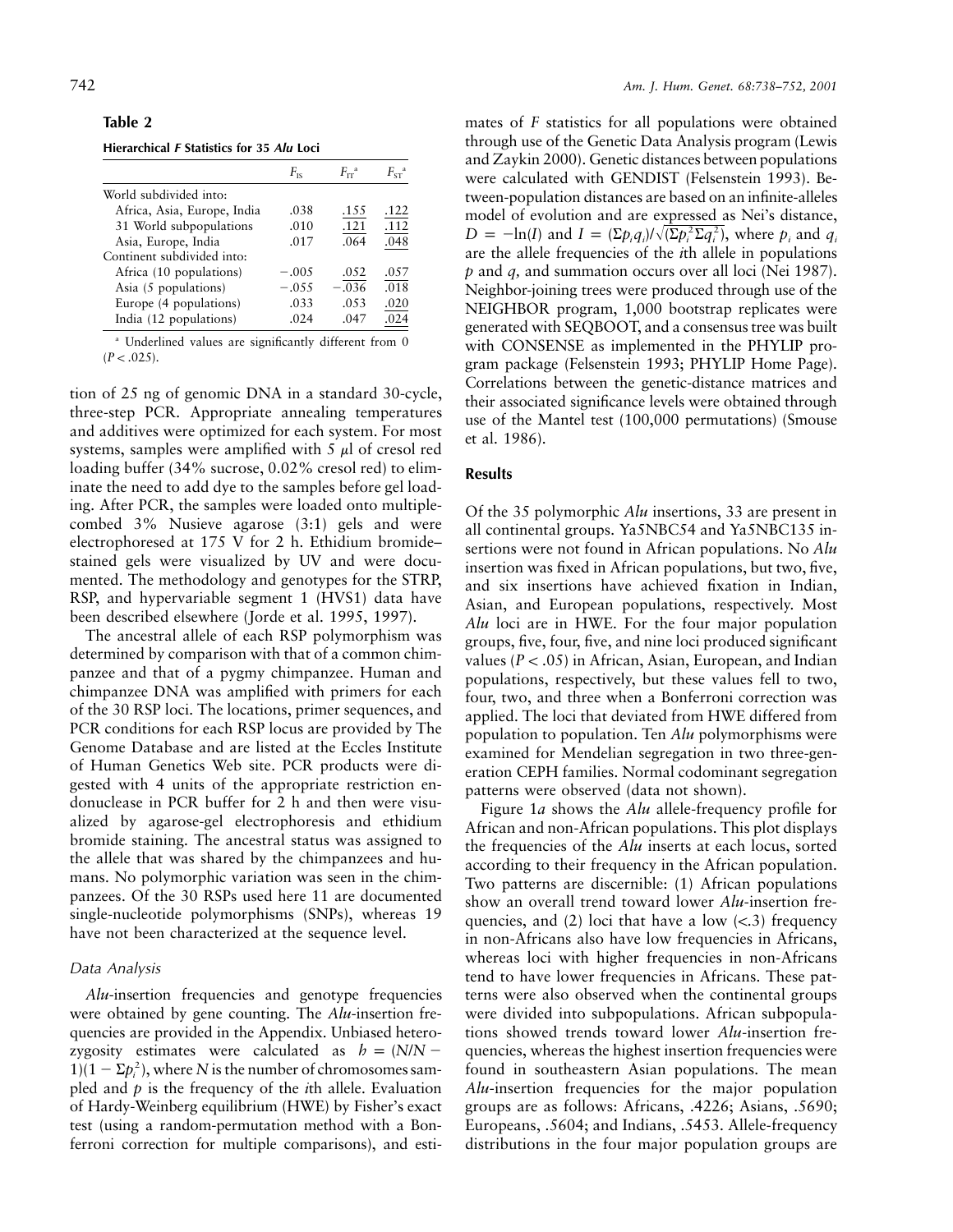

**Figure 2** Neighbor-joining networks of genetic distances, based on 35 polymorphic *Alu* loci (*a*) and 30 RSP loci (*b*). African Mbuti Pygmy populations are nearest to the ancestral outgroup. African populations are clustered together, with long branches. All African populations and the ancestral population are separated from the Asian, European, and Indian populations, with very high bootstrap support (999/1,000). Asian and European populations cluster into their respective continents, with moderate support (552/1,000 and 688/1,000). Indian populations are distributed in the non-African portion of the network. The RSP network based on derived alleles places an ancestral population nearest to African populations, and these populations are separated from non-African populations, with very high bootstrap support (957/1,000). Populations from southeastern Asia have the greatest genetic distance from the ancestral population.

significantly different between Africans and Asians  $(P < .001$ , by a Wilcoxon signed-rank test), Africans and Europeans ( $P < .003$ ), and Africans and Indians ( $P <$ .002) but are not significant different between non-African groups.

We also evaluated the frequency of *Alu* insertions in a data set, published elsewhere (Stoneking et al. 1997), consisting of eight *Alu* loci in 34 independently ascertained world populations. Average *Alu*-insertion frequencies over all loci in this data set show a similar trend toward an increasing frequency of *Alu* insertions in populations outside Africa (Africa, .374; western Asia, .435; Europe, .464; southeastern Asia, .529; and

Americas, .543). Dividing the polymorphic *Alu* insertions into groups based on the method of ascertainment (directed HeLa library screening [Arcot et al. 1995*b,* 1998], random library screening, or *in silico* database mining) showed lower *Alu*-insertion frequencies in Africans, for all ascertainment methods.

To compare ancestral-allele and derived-allele patterns based on *Alu* elements versus those seen for other polymorphic markers, the derived-allele–frequency profiles for 30 randomly chosen, gene-related, unlinked RSPs were examined in a subset of 274 individuals (Jorde et al. 1995). The ancestral allele for each of these previously published loci was determined by typing the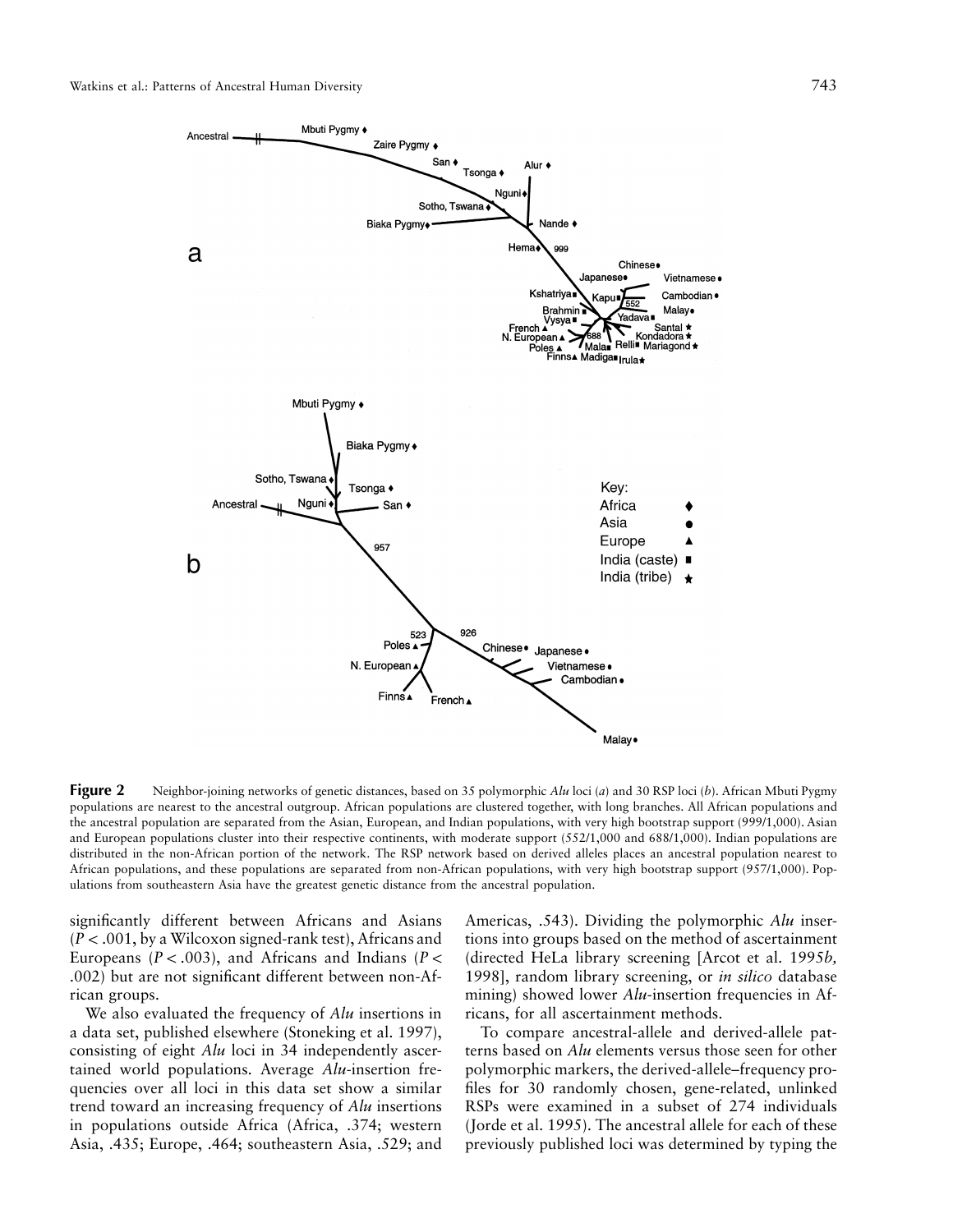**Table 3**

**Correlations between Genetic Distance Matrices**

|                   | Alu  | <b>RSPs</b> | <b>STRPs</b> |
|-------------------|------|-------------|--------------|
| RSPs (autosomal)  | .850 |             |              |
| STRPs (autosomal) | .789 | .750        |              |
| HVS1 (mtDNA)      | .816 | .677        | .681         |

NOTE.— $P < .0001$  for all comparisons.

system in chimpanzees, and new analyses were performed with the "rooted" RSP data. The allele-frequency profiles for the 30 RSPs in African, Asian, and European populations show trends toward higher frequencies of derived alleles in Asia and Europe and lower frequencies of derived alleles in Africa (fig. 1*b*). Thus, through use of either widely distributed *Alu* markers or RSP markers from the same individuals, an increase in the overall frequencies of derived alleles can be observed in continental populations outside Africa.

*Alu*-heterozygosity and -homozygosity estimates for the continental groups and their subpopulations are consistent with the *Alu*-frequency distributions (table 1*a*). African populations have higher overall *Alu* gene diversity (heterozygosity) than do other populations. This finding is concordant with results from other marker systems, including the mitochondrial genome, autosomal STRPs, and the Y chromosome (Deka et al. 1995; Jorde et al. 2000). The observed homozygosity for the *Alu* insert (the derived state) is significantly higher  $(P < .05)$  in all non-African groups than it is in sub-Saharan Africans. All subpopulations outside Africa have higher observed levels of *Alu* homozygosity, as averaged over the 35 *Alu* loci, than do all populations within Africa. Comparisons of the major population groups and their subpopulations, through use of rooted RSP loci, show a similar trend, outside Africa, toward increasing frequency and homozygosity of derived alleles (table 1*b*). Despite the high levels of heterozygosity in Europe that are caused by ascertainment bias (Bowcock et al. 1991; Rogers and Jorde 1996), observed levels of RSP homozygosity of derived alleles, over all loci, is lowest in Africa and its subpopulations, higher in Europe, and highest in populations of southeastern Asia.

Using hierarchical *F* statistics, we examined the effect of population subdivision of individuals with respect to the total population  $(F_{\text{IT}})$  and of subdivision of the subpopulations with respect to the total population  $(F_{ST})$ , at the worldwide and continental levels, for the 35 *Alu* loci (table 2). Dividing the total population into the four major population groups and into 31 subpopulations yields statistically significant  $F_{ST}$  estimates of 12.2% and 11.2%, respectively. Omitting Africans from the continental comparison reduces the  $F_{ST}$  to 4.8%. The  $F_{ST}$ 

for populations within Africa is 5.7%, more than twofold greater than those for populations within Asia  $(1.8\%)$ , Europe  $(2.0\%)$ , and India  $(2.4\%)$ . The  $F_{ST}$  for the five populations within Asia is not significantly different from 0. For most subpopulations with larger sample sizes, the fixation index of the individual with respect to its own subdivision  $(F_{IS})$  is relatively low, for both *Alu* and RSP markers (shown in table 1).

A neighbor-joining tree of *Alu* genetic distances illustrates the relationships among the 31 world populations (fig. 2*a*). A hypothetical population with an *Alu* allele frequency of 0 for each locus is included as an "ancestral" population (Batzer et al. 1994). The ancestral population is located closest to the Mbuti and Zaire Pygmy populations. African populations are closer to the ancestral population than are non-African populations. The ancestral population and all African populations are separated from all non-African populations, with very high bootstrap support. The populations of Asia and Europe cluster by continent, and Indian populations are dispersed among non-African groups. Tribal Indians of close geographic proximity to one another (Maria Gond, Khonda Dora, and Santal) cluster together. The network shows greater separation among the 10 African populations than among Asian, European, and Indian populations.

A neighbor-joining network based on the 30 RSPs shows similar relationships among a subset of the populations shown in the *Alu* network (fig. 2*b*). A derived–RSP-allele frequency (0) at each locus was used to create the ancestral population. The ancestral population for the RSP network falls very close to the African cluster. African populations branch off first, and bootstrap support for the non-African cluster is very high. Populations from Asia and Europe cluster into their respective continents. The populations of southeastern Asia have the greatest distance from the ancestral population, which reflects a higher overall frequency of derived RSP alleles in Vietnamese, Cambodian, and aboriginal Malay populations.

To compare genetic distances based on *Alu* loci versus those based on other marker systems, we created four matrices of genetic distances for 15 populations from Africa, Asia, and Europe, based on 35 *Alu* markers, 30 STRPs, 30 RSPs, and the mtDNA control-region HVS1. This subset of 15 populations was selected for the analysis because it contains data for all populations, loci, and marker types. Each matrix represents the betweenpopulation genetic distances derived from the same 245 individuals from 15 populations, for a given genetic system. Correlation coefficients between *Alu* distances and distances based on other marker systems are high and significant ( $P < .0001$ ), with the highest correlations seen between the *Alu* and RSP systems (table 3).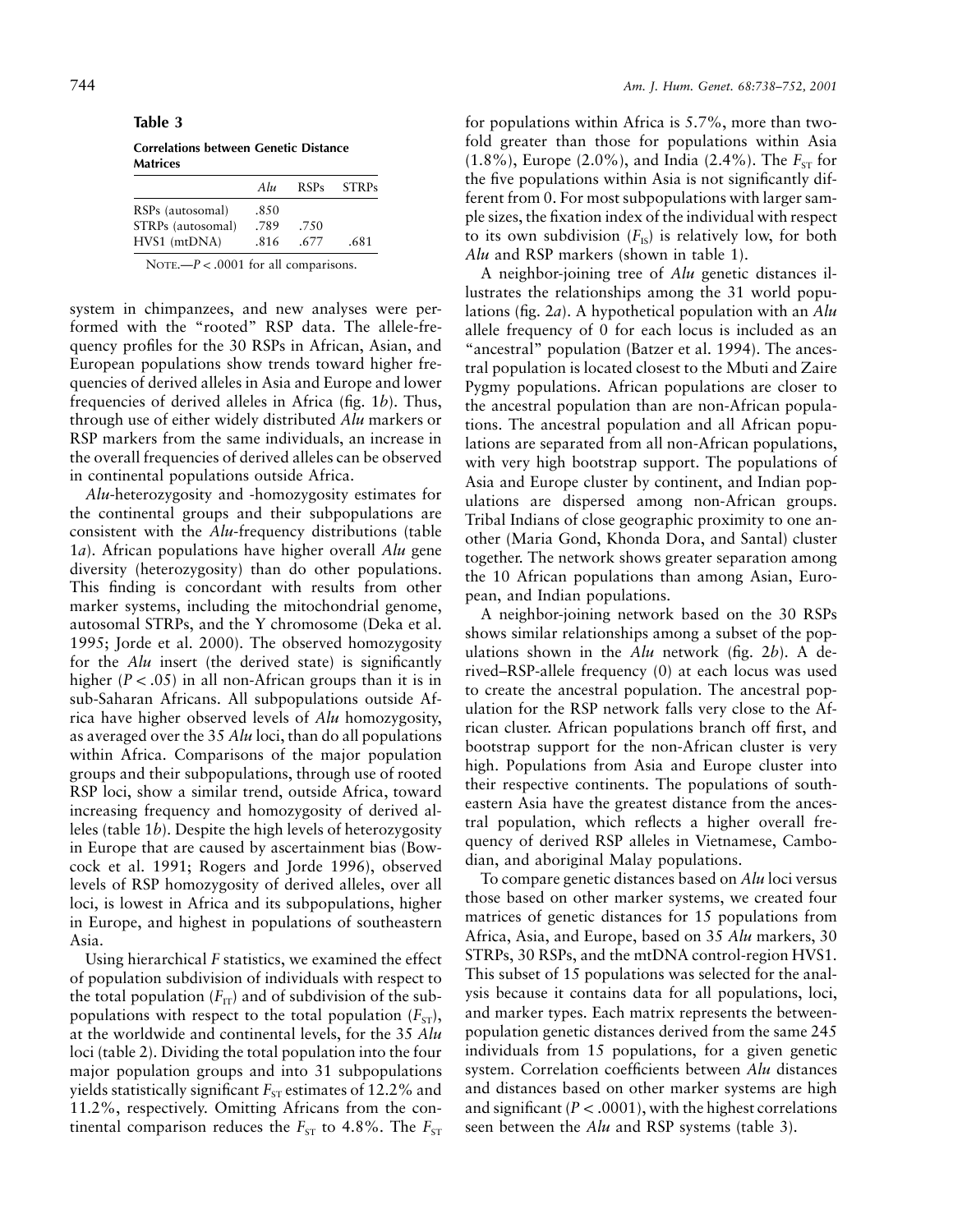#### **Discussion**

Both the higher frequency of ancestral *Alu* loci and the higher genetic diversity in Africans are consistent with (1) the emergence of modern *Homo sapiens* within Africa, (2) the exodus and rapid expansion of a limited subset of humans into Eurasia, and (3) limited migration back into Africa. Higher African diversity has been observed for many neutral marker systems, including those for autosomal RSPs and STRPs (Bowcock et al. 1991, 1994; Deka et al. 1995; Jorde et al. 1995, 1997), mtDNA (Merriwether et al. 1991; Vigilant et al. 1991; Penny et al. 1995), and the Y chromosome (Seielstad et al. 1999; Forster et al. 2000). The diversity patterns at several genes, including ACE (Rieder et al. 1999), DM (Tishkoff et al. 1998), and the plasma alpha (1,3) fucosyltransferase gene (FUT6) (Pang et al. 1999), among others, also show high diversity in African populations. In addition to high African diversity, our analysis shows a directional increase in the overall frequency and homozygosity of *Alu* and derived RSP alleles. This finding is consistent with a rapid expansion and/or a bottleneck in early populations leaving Africa. A continued expansion of populations into Asia and southeastern Asia may account for the higher frequency of derived alleles in these populations. Additional work, using tightly linked markers flanking each *Alu* insert, will provide relative ages of the *Alu* insertions, which will allow better resolution of the potential mechanisms generating these patterns.

The  $F_{ST}$  estimates based on the 35  $Alu$ -insertion polymorphisms for the four major population groups are also consistent with an African origin and rapid expansion. The continental-level *Alu* F<sub>ST</sub> of 12.2% is similar to previous estimates made on the basis of autosomal RSPs and STRPs (Bowcock et al. 1991; Deka et al. 1995; Barbujani et al. 1997; Jorde et al. 2000), but removal of the African populations reduces the  $F_{ST}$  to 4.8%. Thus, substantially more *Alu* variation occurs between African and non-African continental populations than occurs between all non-African populations. Low  $F_{ST}$  estimates for European and Asian populations are consistent with rapid and recent expansion with relatively little time for population differentiation.

The *Alu*-insertion polymorphism and the RSP consensus neighbor-joining networks place the ancestral population among and near Africans, respectively. This result is consistent with the allele frequencies for both *Alu* and RSP markers and reflects a higher frequency of ancestral alleles in African populations. Recent studies of SNPs indicate that the level of sequence-verified polymorphism sharing between chimpanzees or gorillas and humans is low  $\langle$ <1%) (Hacia et al. 1999), which suggests that rooted trees based on RSP/SNP are subject to only limited error due to convergent mutations. Using

data sets for RFLPs, microsatellite data, protein polymorphisms, and a limited number of *Alu* loci, Nei and Takezaki (1996) consistently place a root, for human phylogenetic trees, between African and non-African populations. Despite initial methodological concerns, a substantial body of evidence indicates a root, in African populations, for the maternally inherited mtDNA tree (Cann et al. 1987; Vigilant et al. 1991; Stoneking and Soodyall 1996; Ingman et al. 2000). Additionally, a human mtDNA "molecular fossil" inserted into chromosome 11 has been used as an independent outgroup for the rooting of mtDNA trees (Zischler et al. 1995). The topology of the tree, although statistically weak, suggests an African origin. Like *Alu*-insertion frequencies, the insertion frequency of the mtDNA "fossil" is low in Africans and higher in non-Africans. Recent studies using independent sets of STRP and biallelic markers on the Y chromosome suggest that the earliest branches for male founder(s) of our species can be traced to ancestors of the African San population (Forster et al. 2000). In the *Alu* and RSP networks, the San individuals examined in this analysis fall near the ancestral populations.

The eight *Alu* loci reported by Stoneking et. al. (1997) show a pattern of increasing *Alu*-insertion frequencies in populations outside Africa, with the highest insertion frequencies being found in American Indians. An exception to this trend was a low frequency of inserts in the aboriginal populations of Papua New Guinea and Australia. Using a principal-components analysis, those authors suggest an early tropical expansion of modern humans, because these populations' distance to the root is similar to that of Africans. The tribal populations of the Indian subcontinent may also represent remnants of an early Paleolithic expansion out of Africa (Cavalli-Sforza et al. 1994). However, the Irula, Khonda Dora, Maria Gond, and Santal tribes of (sub)tropical India that are examined here do not show an excess of ancestral alleles. The analysis of more-isolated "Negrito" populations of the tropics, including the Kadar (India), Jarawa (Andaman Islands), and Onge (Andaman Islands), may reveal signals of early hominid expansion in tropical regions between Africa and Australia.

Patterns of higher *Alu* frequencies in non-African populations could be produced solely by *in silico* ascertainment of *Alu* markers from mostly non-African DNA sequences (Europeans or Asians). Several results argue against this possibility. First, *Alu* markers either ascertained in African American–derived genomic HeLa libraries or ascertained by other screening methods produce frequency patterns similar to those ascertained *in silico.* Second, gene-diversity estimates for the *Alu* loci are highest in Africa, as is the case with unbiased mtDNA and STRP markers (Jorde et al. 2000). Third, the highest reported *Alu* frequencies occur in popula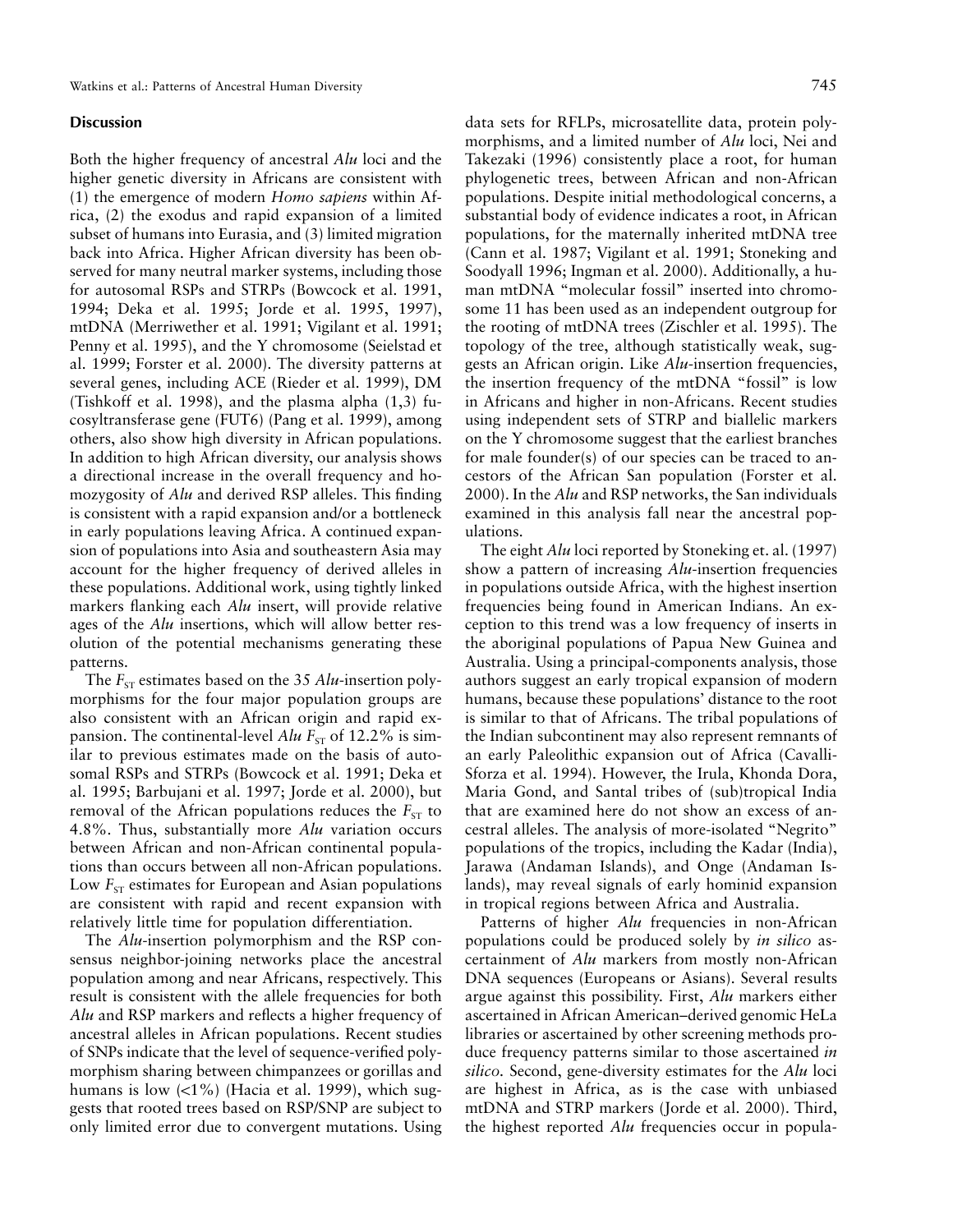tions from the Americas rather than in populations from Europe or Asia. Fourth, the large continental sample sizes used here diminish the effects of potential ascertainment bias. If ascertainment bias for *Alu* loci exists, the bias is a function of 1/*n,* where *n* is the haploid sample size, under the assumption of rapid population growth (A.R.R., unpublished data). Thus, it is unlikely that the results seen here are simply due to markerascertainment methods.

A more likely explanation for the observed pattern stems from the fact that allele frequencies are driven toward fixation (frequencies of either 0 or 1) in populations that have undergone bottlenecks. If a bottleneck accompanied the exodus of human populations out of Africa, then non-African populations should exhibit a more strongly U-shaped allele-frequency distribution than should African populations (Sherry et al. 1997). Because *Alu* polymorphisms are ascertained on the basis of a limited number of individuals, low-frequency polymorphisms are more likely to be missed and high-frequency inserts are likely to be detected. Thus, the observed pattern of insertion frequencies is influenced strongly by the right half of the allele-frequency distribution, in which non-African populations should exhibit an excess of insertion frequencies that are closer to 1. Indeed, this pattern is evident in figure 1*a*. The higher *Alu*-insertion frequencies in European and Asian

populations are consistent with a pronounced bottleneck having occurred in these populations.

The similarity between the *Alu,* RSP, STRP, and mtDNA genetic-distance patterns is notable, especially in light of the differences in mutation rates and in mechanisms producing each type of variation. The *Alu*-insertion polymorphism and RSP genetic distances analyzed in the present study are based on the frequencies of loci with known polarity, and both show a gradient of derived alleles that increases from Africa into Europe, eastern Asia, and southeastern Asia. These results suggest a distribution pattern for ancestral alleles and for genetic diversity, in world populations. Further characterization of many loci should provide greater insight into genetic variation and allele-distribution patterns in the human species.

## **Acknowledgments**

The authors thank J. Hawks and B. V. R. Prasad for their helpful comments and suggestions for the manuscript. We are appreciative for the DNA samples provided through collaborations with P. Fischer, T. Jenkins, K. Kidd, J. Kidd, J. Kere, J. M. Naidu, and B. B. Rao. This research was supported by National Institutes of Health grants GM-59290 and RR-00064 and National Science Foundation grants SBR-9514733, SBR-9512178, and SBR 9818215.

## **Appendix**

#### **Table A1**

#### *Alu***-Insertion Frequencies in World Populations**

| Population    | <b>APO</b> | <b>B65</b> | Col3A1 | HS2.43 | HS4.14 | HS4.32 | HS4.65 |
|---------------|------------|------------|--------|--------|--------|--------|--------|
| Africa:       |            |            |        |        |        |        |        |
| Alur          | .7083      | .7500      | .4167  | .0000  | .6667  | .5000  | .0833  |
| Biaka Pygmy   | .7500      | .5000      | .0000  | .0000  | .4000  | .2000  | .0000  |
| Hema          | .7778      | .5000      | .3889  | .0000  | .5278  | .6471  | .1667  |
| Mbuti Pygmy   | .8000      | .8000      | .0000  | .0000  | .2000  | .2000  | .0000  |
| Nande         | .7500      | .6765      | .3235  | .0000  | .7059  | .3667  | .1765  |
| Nguni         | .5714      | .5417      | .1538  | .0385  | .5000  | .2273  | .0769  |
| San           | .8214      | .6538      | .1667  | .0000  | .3929  | .3214  | .1154  |
| Sotho, Tswana | .7750      | .2647      | .0000  | .0000  | .5750  | .1333  | .0000  |
| Tsonga        | .6818      | .5000      | .1250  | .0000  | .5714  | .2308  | .0714  |
| Zaire Pygmy   | .9394      | .6094      | .2813  | .0000  | .3030  | .3871  | .1515  |
| Overall       | .7823      | .5679      | .2226  | .0034  | .4901  | .3504  | .1047  |
| Asia:         |            |            |        |        |        |        |        |
| Cambodian     | .7917      | .4167      | .0833  | .0000  | .9167  | .5455  | .0417  |
| Chinese       | .8824      | .4706      | .0294  | .0000  | .9688  | .4375  | .2188  |
| Japanese      | .8438      | .4118      | .1563  | .0000  | .8235  | .4375  | .0556  |
| Malay         | .8333      | .5000      | .0833  | .1667  | .8333  | .5000  | .0000  |
| Vietnamese    | .9444      | .4444      | .0556  | .0000  | .9444  | .5556  | .0000  |
| Overall       | .8562      | .4333      | .0890  | .0130  | .8986  | .4722  | .0867  |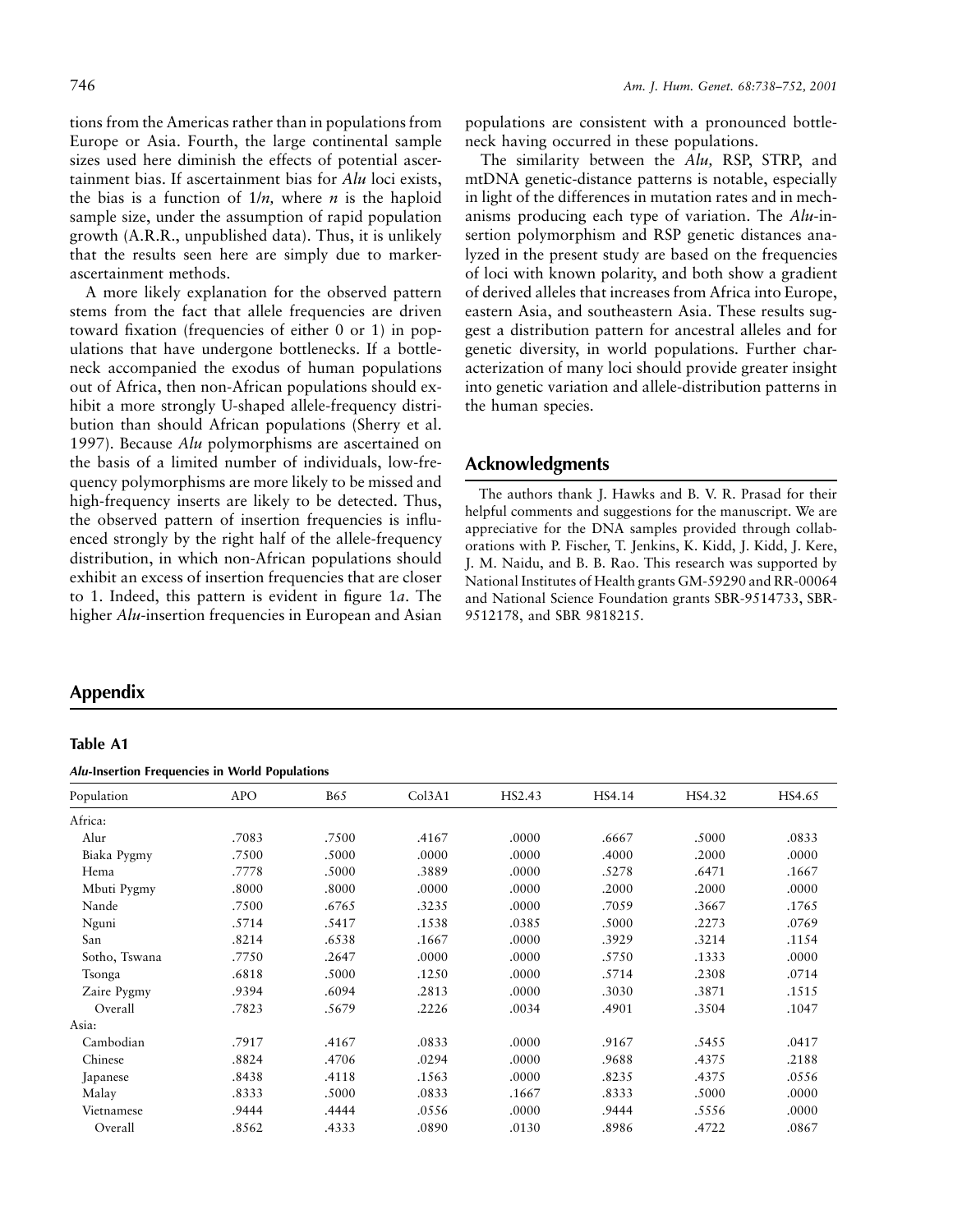| Europe:                        |        |         |        |                |       |                |            |
|--------------------------------|--------|---------|--------|----------------|-------|----------------|------------|
| Finnish                        | .9737  | .4211   | .0250  | .0250          | .7895 | .5789          | .0250      |
| French                         | .9500  | .6250   | .0500  | .0750          | .8500 | .7000          | .0526      |
| Northern European              | .9697  | .6186   | .0224  | .0530          | .6716 | .5859          | .0000      |
| Polish                         | .9500  | .3500   | .0000  | .0000          | .8333 | .7000          | .0000      |
| Overall                        | .9652  | .5602   | .0256  | .0474          | .7348 | .6150          | .0129      |
| India:                         |        |         |        |                |       |                |            |
| Brahmin                        | .8167  | .4831   | .0583  | .0167          | .5508 | .5690          | .0167      |
| Irula <sup>a</sup>             | .8088  | .4394   | .1618  | .0294          | .6618 | .7647          | .3529      |
| Kapu                           | .8103  | .4052   | .0517  | .0345          | .6552 | .5439          | .0345      |
| Kondadora <sup>ª</sup>         | .8704  | .5370   | .0192  | .0000          | .6852 | .4630          | .4074      |
| Kshatriya                      | .7778  | .3182   | .2727  | .0000          | .6818 | .7273          | .2727      |
| Madiga                         | .8571  | .3103   | .0000  | .0000          | .5690 | .4655          | .2931      |
| Mala                           | .8077  | .4231   | .0385  | .0000          | .5385 | .5000          | .2692      |
| Maria Gond <sup>a</sup>        | .6591  | .6364   | .0455  | .0000          | .6667 | .5238          | .2727      |
| Relli                          | .7895  | .5789   | .0000  | .0000          | .6111 | .4211          | .2895      |
| Santal <sup>a</sup>            | .7308  | .3750   | .0000  | .0000          | .4615 | .5417          | .2308      |
| Vysya                          | .8000  | .6000   | .1500  | .1000          | .5000 | .5000          | .0000      |
| Yadava                         | .8774  | .4717   | .0755  | .0377          | .6961 | .5000          | .1792      |
| Overall                        | .8148  | .4596   | .0637  | .0193          | .6190 | .5435          | .1892      |
| All populations                | .8372  | .4949   | .0933  | .0199          | .6399 | .5088          | .1312      |
|                                |        |         |        |                |       |                |            |
|                                | HS4.75 | Sb19.12 | Sb19.3 | <b>PV92</b>    | TPA25 | Ya5 NBC 27     | Ya5 NBC 35 |
| Africa:                        |        |         |        |                |       |                |            |
| Alur                           | .5455  | .5000   | .7000  | .1250          | .2500 | .5000          | .6667      |
| Biaka Pygmy                    | .2500  | .7000   | .2000  | .3000          | .0000 | .2000          | .7000      |
| Hema                           | .7500  | .4444   | .3824  | .3333          | .3056 | .1111          | .6071      |
| Mbuti Pygmy                    | .8750  | .2500   | .5000  | .6000          | .0000 | .1000          | .7000      |
| Nande                          | .7941  | .4118   | .3750  | .2667          | .2353 | .2941          | .6818      |
| Nguni                          | .8182  | .4615   | .4615  | .2500          | .0833 | .0909          | .5455      |
| San                            | .6071  | .3929   | .2333  | .3000          | .2000 | .2308          | .9091      |
| Sotho, Tswana                  | .8750  | .5000   | .2250  | .3235          | .2857 | .2647          | .7647      |
| Tsonga                         | .6786  | .5000   | .3929  | .3077          | .2083 | .1429          | .7308      |
| Zaire Pygmy                    | .9394  | .6034   | .3871  | .3750          | .1212 | .0172          | .7273      |
| Overall                        | .7711  | .4896   | .3733  | .3178          | .1931 | .1715          | .7076      |
| Asia:                          |        |         |        |                |       |                |            |
| Cambodian                      | 1.0000 | .0417   | .7500  | 1.0000         | .5417 | .2083          | .5909      |
| Chinese                        | 1.0000 | .0000   | .8824  | .8529          | .4412 | .4118          | .5882      |
| Japanese                       | 1.0000 | .0000   | .8333  | .8571          | .5000 | .3529          | .5385      |
| Malay                          | 1.0000 | .0833   | .6667  | .5000          | .2500 | .2500          | .5833      |
| Vietnamese                     | 1.0000 | .0000   | .6875  | .8750          | .2778 | .5000          | .5625      |
| Overall                        | 1.0000 | .0137   | .7606  | .8571          | .3973 | .3446          | .5746      |
| Europe:                        |        |         |        |                |       |                |            |
| Finnish                        | 1.0000 | .0000   | .9500  | .1563          | .4444 | .3500          | .7000      |
| French                         | 1.0000 | .1500   | .8000  | .2750          | .7250 | .0000          | .5500      |
| Northern European              | 1.0000 | .1385   | .9470  | .2537          | .5522 | .0000          | .6032      |
| Polish                         | 1.0000 | .1000   | .9000  |                | .7500 | .0000          | .9000      |
| Overall                        | 1.0000 |         | .9181  | .1250<br>.2342 | .5826 | .0625          | .6372      |
| India:                         |        | .1182   |        |                |       |                |            |
| Brahmin                        |        |         |        |                |       |                |            |
|                                | .9833  | .0169   | .8475  | .4083          | .5185 | .2364<br>.1818 | .6864      |
| Irula <sup>a</sup>             | .9853  | .2833   | .7941  | .4853          | .7879 |                | .5294      |
| Kapu<br>Kondadora <sup>a</sup> | .9828  | .1091   | .7946  | .4828          | .4818 | .3103          | .6552      |
|                                | 1.0000 | .0000   | .6923  | .4038          | .7115 | .0000          | .5185      |
| Kshatriya                      | 1.0000 | .0909   | .8636  | .1364          | .4545 | .1500          | .5455      |
| Madiga                         | 1.0000 | .1207   | .7759  | .4483          | .6552 | .3214          | .6207      |
| Mala                           | 1.0000 | .1154   | .7308  | .5000          | .6154 | .3077          | .5962      |
| Maria Gond <sup>a</sup>        | 1.0000 | .0000   | .7273  | .3864          | .5714 | .0000          | .6190      |
| Relli                          | 1.0000 | .1842   | .7895  | .6316          | .5263 | .3158          | .5789      |
| Santal <sup>a</sup>            | 1.0000 | .0000   | .8750  | .6250          | .6538 | .0000          | .5000      |
| Vysya                          | 1.0000 | .0556   | .9000  | .4444          | .6500 | .0000          | .5000      |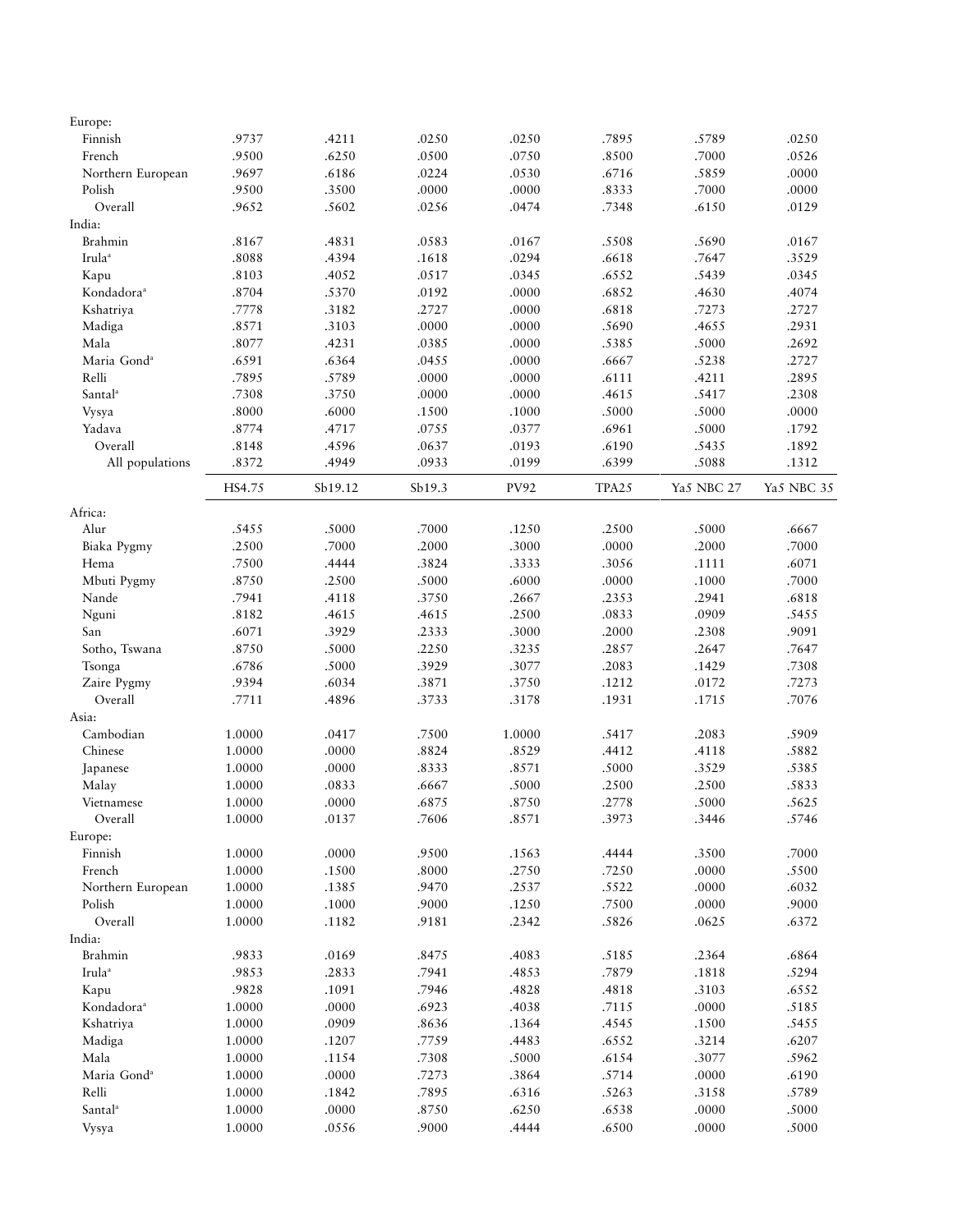| Yadava                  | 1.0000      | .1887       | .8529       | .5472       | .6132       | .2981       | .6538       |
|-------------------------|-------------|-------------|-------------|-------------|-------------|-------------|-------------|
| Overall                 | .9931       | .1060       | .8014       | .4662       | .5957       | .2251       | .6117       |
| All populations         | .9493       | .1797       | .7260       | .4398       | .4868       | .2000       | .6296       |
|                         | Ya5 NBC 45  | Ya5 NBC 51  | Ya5 NBC 54  | Ya5 NBC 61  | Ya5 NBC 102 | Ya5 NBC 123 | Ya5 NBC 132 |
| Africa:                 |             |             |             |             |             |             |             |
| Alur                    | .7778       | .5000       | .0000       | .6000       | .5556       | .7000       | .7778       |
| Biaka Pygmy             | .8000       | .6000       | .0000       | .9000       | .4000       | .3000       | 1.0000      |
| Hema                    | .8214       | .5278       | .0000       | .6471       | .2778       | .5588       | .8056       |
| Mbuti Pygmy             | .2000       | .8000       | .0000       | .5000       | .5000       | .6000       | .3000       |
| Nande                   | .7500       | .5294       | .0000       | .4688       | .4667       | .3824       | .7647       |
| Nguni                   | .4091       | .5909       | .0000       | .6923       | .2778       | .6667       | .7500       |
| San                     | .4583       | .2308       | .0000       | .7143       | .4231       | .7667       | .9231       |
| Sotho, Tswana           | .5588       | .6176       | .0000       | .4375       | .2273       | .5556       | .6667       |
|                         |             | .4643       | .0000       | .7143       | .3214       |             |             |
| Tsonga                  | .3571       |             |             |             |             | .3929       | .6786       |
| Zaire Pygmy             | .4375       | .7188       | .0000       | .5000       | .2391       | .7333       | .3594       |
| Overall                 | .5488       | .5634       | .0000       | .5912       | .3443       | .5909       | .6655       |
| Asia:                   |             |             |             |             |             |             |             |
| Cambodian               | 1.0000      | .8750       | .1250       | .6818       | .8333       | .6667       | 1.0000      |
| Chinese                 | .9706       | .8529       | .0000       | .6000       | .3824       | .6765       | 1.0000      |
| Japanese                | 1.0000      | .9063       | .0833       | .6875       | .2667       | .7059       | 1.0000      |
| Malay                   | 1.0000      | .6667       | .1667       | .6667       | .9167       | .3333       | 1.0000      |
| Vietnamese              | 1.0000      | .9444       | .0000       | .4444       | .5556       | .7222       | 1.0000      |
| Overall                 | .9929       | .8784       | .0682       | .6357       | .5362       | .6419       | 1.0000      |
| Europe:                 |             |             |             |             |             |             |             |
| Finnish                 | 1.0000      | .6250       | .0000       | .7632       | .5250       | .7750       | 1.0000      |
| French                  | 1.0000      | .4750       | .0500       | .6579       | .3250       | .8750       | 1.0000      |
| Northern European       | .9779       | .4779       | .0074       | .6418       | .3788       | .8358       | 1.0000      |
| Polish                  | .9500       | .7222       | .0000       | .6000       | .5500       | .8125       | 1.0000      |
| Overall                 | .9831       | .5214       | .0127       | .6609       | .4095       | .8304       | 1.0000      |
| India:                  |             |             |             |             |             |             |             |
| Brahmin                 | 1.0000      | .7203       | .0175       | .3704       | .4500       | .6293       | 1.0000      |
| Irula <sup>a</sup>      | .9848       | .6912       | .0294       | .4091       | .6176       | .5606       | 1.0000      |
| Kapu                    | .9914       | .7500       | .0263       | .4211       | .6121       | .5088       | 1.0000      |
| Kondadoraª              | .9423       | .7222       | .0556       | .4074       | .6111       | .4615       | 1.0000      |
| Kshatriya               | .9091       | .6818       | .0000       | .5455       | .5455       | .7727       | 1.0000      |
| Madiga                  | 1.0000      | .7414       | .0172       | .4655       | .6897       | .6724       | 1.0000      |
| Mala                    | .9615       | .7500       | .0200       | .3654       | .6923       | .5769       | 1.0000      |
| Maria Gond <sup>a</sup> | .9773       | .7273       | .0682       | .4318       | .6136       | .2727       | 1.0000      |
| Relli                   | 1.0000      | .7105       | .0000       | .5789       | .5526       | .6053       | 1.0000      |
| Santal <sup>a</sup>     | .9231       | .8077       | .0333       | .6538       | .4231       | .4091       | 1.0000      |
| Vysya                   | 1.0000      | .5000       | .0000       | .5000       | .4444       | .7778       | 1.0000      |
| Yadava                  | 1.0000      | .6887       | .0094       | .4811       | .5288       | .5000       | 1.0000      |
| Overall                 | .9831       | .7175       | .0237       | .4433       | .5694       | .5501       | 1.0000      |
| All populations         | .9039       | .6700       | .0216       | .5304       | .4970       | .6160       | .9298       |
|                         | Ya5 NBC 135 | Ya5 NBC 147 | Ya5 NBC 148 | Ya5 NBC 150 | Ya5 NBC 157 | Ya5 NBC 159 | Ya5 NBC 171 |
| Africa:                 |             |             |             |             |             |             |             |
| Alur                    | .0000       | .0833       | .2500       | .4545       | .9500       | .5909       | .5000       |
| Biaka Pygmy             | .0000       | .3000       | .4000       | .3000       | 1.0000      | .9000       | .0000       |
| Hema                    | .0000       | .2500       | .1563       | .5556       | 1.0000      | .8333       | .3333       |
| Mbuti Pygmy             | .0000       | .0000       | .4000       | .1000       | 1.0000      | .7500       | .2000       |
| Nande                   | .0000       | .0882       | .2059       | .6176       | 1.0000      | .5313       | .0938       |
|                         | .0000       |             |             | .6923       | .9167       |             |             |
| Nguni                   |             | .1154       | .1786       |             |             | .7143       | .2308       |
| San                     | .0000       | .0000       | .3214       | .5000       | .7692       | .6538       | .1538       |
| Sotho, Tswana           | .0000       | .1429       | .2619       | .6471       | .9706       | .6667       | .1875       |
| Tsonga                  | .0000       | .0385       | .1667       | .5714       | .8929       | .8077       | .2143       |
| Zaire Pygmy             | .0000       | .0606       | .4697       | .3906       | 1.0000      | .7097       | .2031       |
| Overall                 | .0000       | .1026       | .2886       | .5137       | .9542       | .7028       | .2143       |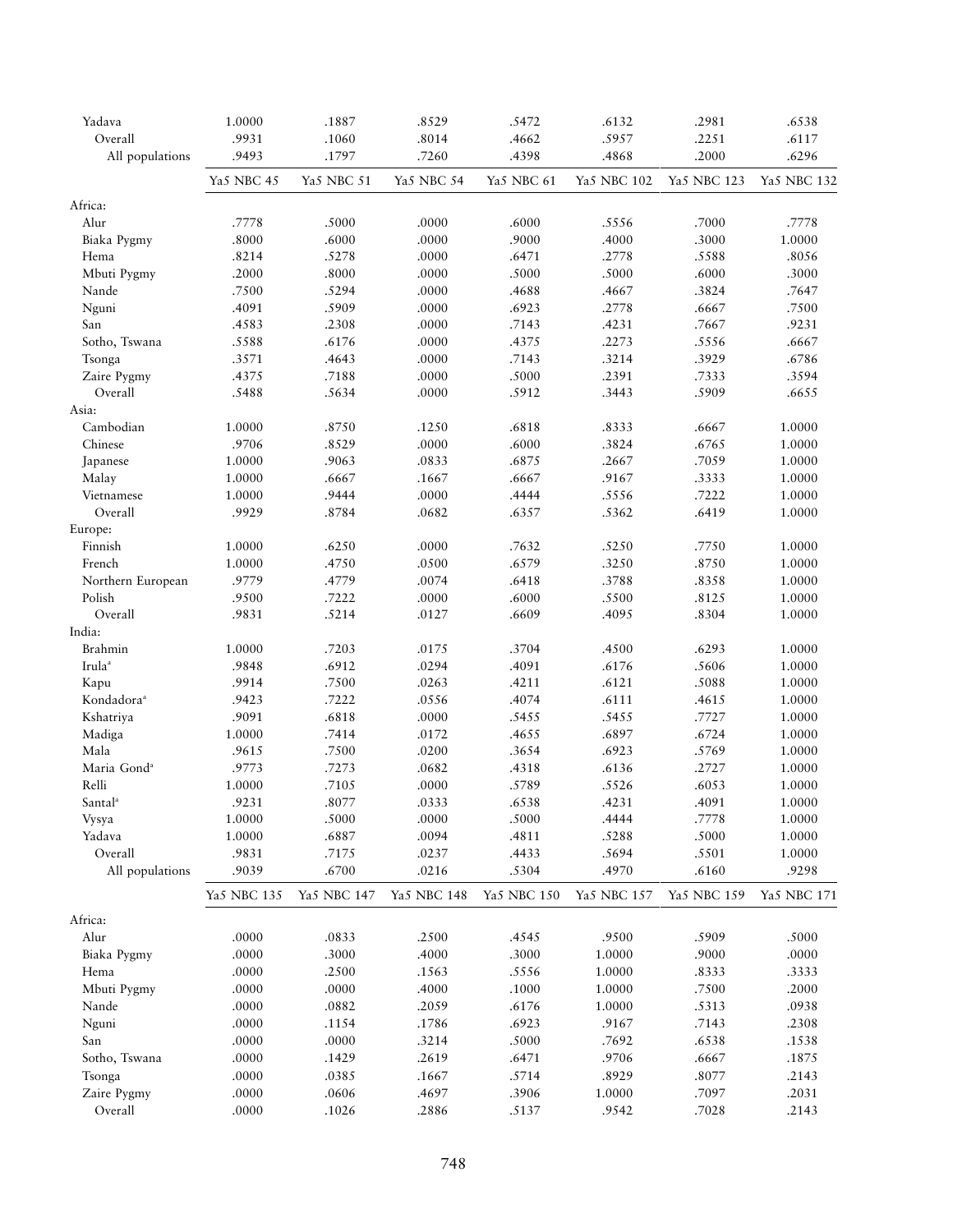| Asia:                      |                |                 |                 |                  |                |                |                |
|----------------------------|----------------|-----------------|-----------------|------------------|----------------|----------------|----------------|
| Cambodian                  | .0417          | .0000           | .4091           | 1.0000           | 1.0000         | 1.0000         | .4167          |
| Chinese                    | .0000          | .0882           | .4118           | 1.0000           | 1.0000         | .9706          | .2059          |
| Japanese                   | .0278          | .1389           | .3333           | 1.0000           | 1.0000         | 1.0000         | .1944          |
| Malay                      | .0000          | .3333           | .5000           | 1.0000           | 1.0000         | 1.0000         | .3333          |
| Vietnamese                 | .0000          | .1667           | .6111           | 1.0000           | 1.0000         | 1.0000         | .0556          |
| Overall                    | .0132          | .1118           | .4200           | 1.0000           | 1.0000         | .9932          | .2566          |
| Europe:                    |                |                 |                 |                  |                |                |                |
| Finnish                    | .0000          | .1250           | .3250           | 1.0000           | 1.0000         | 1.0000         | .0500          |
| French                     | .0250          | .0250           | .1500           | 1.0000           | 1.0000         | 1.0000         | .1579          |
| Northern European          | .0441          | .0956           | .1765           | .9242            | 1.0000         | 1.0000         | .1471          |
| Polish                     | .0000          | .2000           | .2000           | 1.0000           | 1.0000         | 1.0000         | .0000          |
| Overall                    | .0315          | .0975           | .1992           | .9537            | 1.0000         | 1.0000         | .1197          |
| India:                     |                |                 |                 |                  |                |                |                |
| Brahmin                    | .0083          | .1017           | .2250           | .9576            | 1.0000         | 1.0000         | .2373          |
| Irula <sup>a</sup>         | .0294          | .0441           | .1765           | .9265            | 1.0000         | 1.0000         | .1563          |
| Kapu                       | .0000          | .1140           | .2845           | 1.0000           | 1.0000         | 1.0000         | .2636          |
| Kondadora <sup>ª</sup>     | .0000          | .0741           | .2115           | .9423            | 1.0000         | 1.0000         | .1852          |
| Kshatriya                  | .0000          | .0455           | .3182           | .9545            | 1.0000         | 1.0000         | .5000          |
| Madiga                     | .0000          | .0690           | .1250           | .9821            | 1.0000         | .9643          | .2321          |
| Mala                       | .0000          | .0962           | .2115           | .9423            | 1.0000         | 1.0000         | .2692          |
| Maria Gond <sup>a</sup>    | .0000          | .0909           | .1591           | .9773            | 1.0000         | .7381          | .3095          |
| Relli                      | .0000          | .1316           | .2368           | .9474            | 1.0000         | 1.0000         | .2105          |
| Santal <sup>a</sup>        | .0000          | .0313           | .0313           | 1.0000           | 1.0000         | .9444          | .3846          |
| Vysya                      | .0000          | .0556           | .1667           | 1.0000           | 1.0000         | 1.0000         | .1111          |
| Yadava                     | .0000          | .1321           | .3774           | .9808            | 1.0000         | 1.0000         | .1765          |
| Overall                    | .0042          | .0925           | .2320           | .9681            | 1.0000         | .9802          | .2365          |
| All populations            | .0086          | .0976           | .2585           | .8724            | .9904          | .9271          | .2142          |
|                            | Ya5 NBC 208    | Ya5 NBC 212     | Ya5 NBC 221     | Ya5 NBC 237      | Ya5 NBC 239    | Ya5 NBC 241    | Ya5 NBC 242    |
|                            |                |                 |                 |                  |                |                |                |
| Africa:                    |                |                 |                 |                  |                |                |                |
| Alur                       | .4500          | .7500           | .7917           | .5500            | .0000          | .0000          | .4444          |
| Biaka Pygmy                | .7000          | 1.0000          | .6000           | .9000            | .0000          | .2000          | .5000          |
| Hema                       | .5667          | .8056           | .8611           | .8333            | .0833          | .0833          | .4167          |
| Mbuti Pygmy                | .3000          | .3000           | .8750           | 1.0000           | .1000          | .0000          | .7000          |
| Nande                      |                | .8000           | .8235           |                  | .0625          | .0000          | .4118          |
|                            | .7059          |                 |                 | .5667            |                |                |                |
| Nguni                      | .5000          | .8214           | .7500           | .7143            | .0714          | .0000          | .5556          |
| San                        | .1154          | .9286           | .5000           | .8750            | .0769          | .0000          | .3077          |
| Sotho, Tswana              | .4722          | .7955           | .6316           | .6471            | .0833          | .0000          | .4167          |
| Tsonga                     | .5714          | .7308           | .6923           | .8214            | .0714          | .0385          | .4643          |
| Zaire Pygmy                | .2031          | .4063           | .6563           | .8281            | .0667          | .0313          | .5323          |
| Overall                    | .4286          | .7100           | .7103           | .7606            | .0667          | .0284          | .4604          |
| Asia:                      |                |                 |                 |                  |                |                |                |
| Cambodian                  | .7917          | 1.0000          | .8182           | 1.0000           | .2000          | .6250          | .2727          |
| Chinese                    | .7500          | 1.0000          | .8529           | .9706            | .0882          | .4545          | .2692          |
| Japanese                   | .6765          | 1.0000          | .8947           | 1.0000           | .2000          | .4444          | .3235          |
| Malay                      | .7500          | 1.0000          | .8333           | 1.0000           | .2500          | .5000          | .4000          |
| Vietnamese                 | .5556          | 1.0000          | .8889           | 1.0000           | .1667          | .4444          | .4375          |
| Overall                    | .7162          | 1.0000          | .8618           | .9865            | .1620          | .5072          | .3358          |
| Europe:                    |                |                 |                 |                  |                |                |                |
| Finnish                    | .8421          | 1.0000          | .8750           | 1.0000           | .2000          | .8000          | .5250          |
| French                     | .8250          | 1.0000          | .9500           | 1.0000           | .1750          | .7750          | .6500          |
| Northern European          | .8657          | 1.0000          | .9470           | 1.0000           | .1397          | .7222          | .6417          |
| Polish                     | .8000          | 1.0000          | .9000           | 1.0000           | .0500          | .6000          | .6000          |
| Overall                    | .8491          | 1.0000          | .9310           | 1.0000           | .1483          | .7345          | .6182          |
| India                      |                |                 |                 |                  |                |                |                |
| Brahmin                    | .8729          | 1.0000          | .8333           | 1.0000           | .1017          | .4917          | .5000          |
| Irula <sup>a</sup><br>Kapu | .8281<br>.8448 | .6912<br>1.0000 | 1.0000<br>.8534 | 1.0000<br>1.0000 | .1061<br>.0603 | .6029<br>.5000 | .2647<br>.3772 |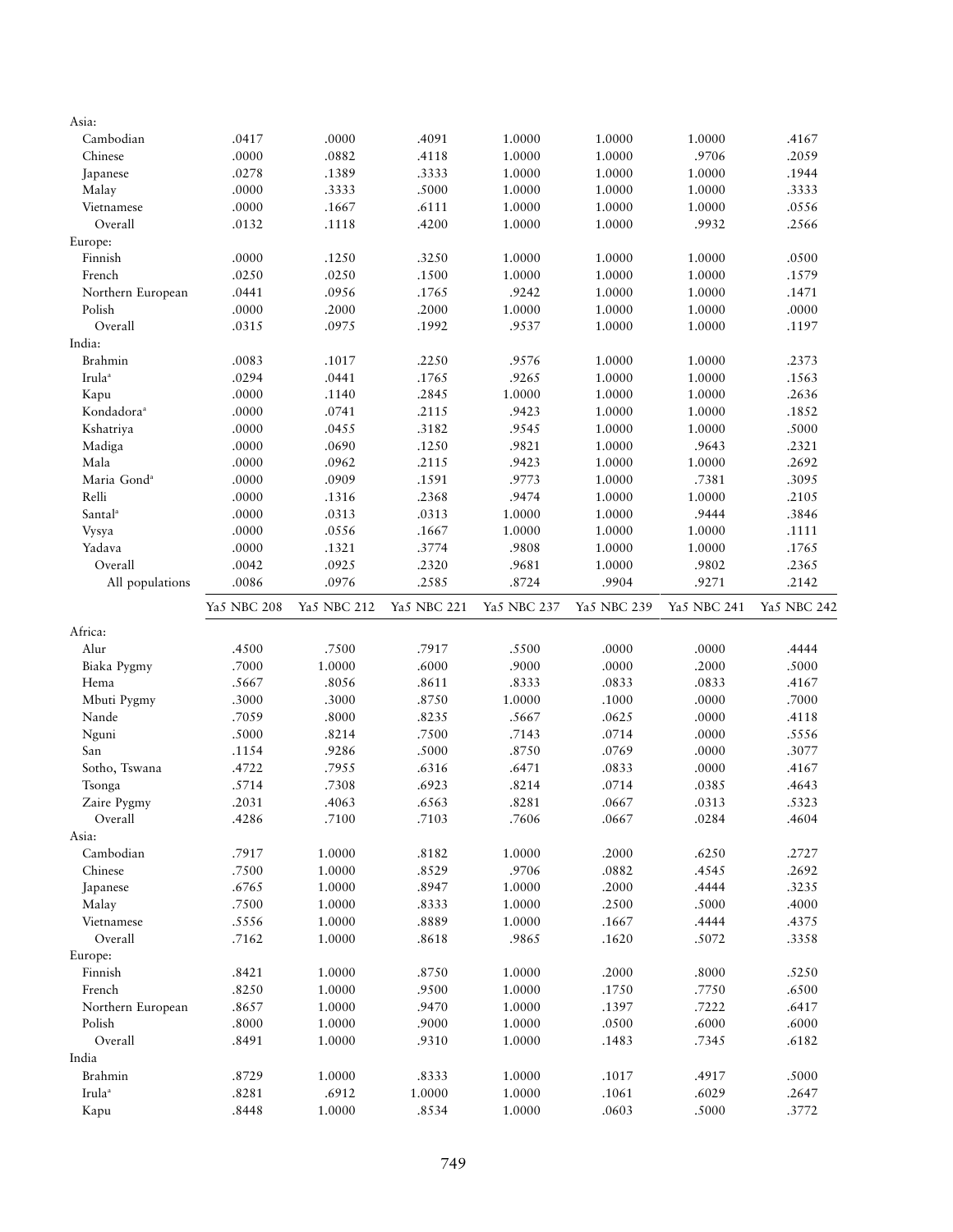3519 1.0000 .1296 .4074 .3519 Kondadora<sup>a</sup> .3519 .4074 .3519 Kshatriya .9545 1.0000 1.0000 1.0000 .0909 .5000 .4091 Madiga .8448 .8966 1.0000 .9655 .0517 .3966 .5172 Mala .8654 1.0000 1.0000 1.0000 .0769 .5000 .4038 1.0000 .5952 .2500 .8636 1.0000 1.0000 1.0000 .0909 .5952 883 .8684 .7368 1.0000 1.0000 .789 .5000 .72895 .8684 .8684 .5000 .5000 .2895 Santala .9615 1.0000 .8182 1.0000 .2308 .5000 .3462 Vysya 1.0000 1.0000 1.0000 1.0000 .2222 .4444 .5556 4804. 6058. 1.0000 .9906 1.0000 .9906 .9976 .6058 .4804 .4804 Overall .8792 .9489 .9403 .9971 .0922 .5127 .4048 All populations . 7646 .9110 .8824 .9470 . 1041 .4483 .4443

<sup>a</sup> Tribal sample.

## **Electronic-Database Information**

Accession numbers and URLs for data in this article are as follows:

- Eccles Institute of Human Genetics, http://www.genetics.utah .edu/˜swatkins/pub/Alu\_primers.html (listing of sequences of *Alu* oligonucleotide primers) and http://www.genetics.utah .edu/˜swatkins/pub/RSP\_links.html (listing of RSP locations and PCR conditions)
- Genbank, http://www.ncbi.nlm.nih.gov/Genbank/ (for BLAST screening)

Genome Database, The, http://www.gdb.org/

PHYLIP Home Page, http://evolution.genetics.washington.edu /phylip.html

## **References**

- Arcot SS, Adamson AW, Risch GW, LaFleur J, Robichaux MB, Lamerdin JE, Carrano AV, Batzer MA (1998) High-resolution cartography of recently integrated human chromosome 19–specific Alu fossils. J Mol Biol 281:843–856
- Arcot SS, Shaikh TH, Kim J, Bennett L, Alegria-Hartman M, Nelson DO, Deininger PL, Batzer MA (1995*a*) Sequence diversity and chromosomal distribution of "young" Alu repeats. Gene 163:273–278
- Arcot SS, Wang Z, Weber JL, Deininger PL, Batzer MA (1995*b*) Alu repeats: a source for the genesis of primate microsatellites. Genomics 29:136–144
- Bamshad MJ, Watkins WS, Dixon ME, Jorde LB, Rao BB, Naidu JM, Prasad BV, Rasanayagam A, Hammer MF (1998) Female gene flow stratifies Hindu castes. Nature 395:651–652
- Barbujani G, Magagni A, Minch E, Cavalli-Sforza LL (1997) An apportionment of human DNA diversity. Proc Natl Acad Sci USA 94:4516–4519
- Batzer MA, Arcot SS, Phinney JW, Alegria-Hartman M, Kass DH, Milligan SM, Kimpton C, Gill P, Hochmeister M, Ioannou PA, Herrera RJ, Boudreau DA, Scheer WD, Keats BJ, Deininger PL, Stoneking M (1996) Genetic variation of recent Alu insertions in human populations. J Mol Evol 42: 22–29
- Batzer MA, Rubin CM, Hellmann-Blumberg U, Alegria-Hartman M, Leeflang EP, Stern JD, Bazan HA, Shaikh TH, Deininger PL, Schmid CW (1995) Dispersion and insertion polymorphism in two small subfamilies of recently amplified human Alu repeats. J Mol Biol 247:418–427
- Batzer MA, Stoneking M, Alegria-Hartman M, Bazan H, Kass DH, Shaikh TH, Novick GE, Ioannou PA, Scheer WD, Herrera RJ, Deininger PL (1994) African origin of human-specific polymorphic Alu insertions. Proc Natl Acad Sci USA 91:12288–12292
- Bowcock AM, Kidd JR, Mountain JL, Hebert JM, Carotenuto L, Kidd KK, Cavalli-Sforza LL (1991) Drift, admixture, and selection in human evolution: a study with DNA polymorphisms. Proc Natl Acad Sci USA 88:839–843
- Bowcock AM, Ruiz-Linares A, Tomfohrde J, Minch E, Kidd JR, Cavalli-Sforza LL (1994) High resolution of human evolutionary trees with polymorphic microsatellites. Nature 368:455–457
- Cann RL, Stoneking M, Wilson AC (1987) Mitochondrial DNA and human evolution. Nature 325:31–36
- Cavalli-Sforza LL, Menozzi P, Piazza A (1994) The history and geography of human genes. Princeton University Press, Princeton
- Crawford DC, Schwartz CE, Meadows KL, Newman JL, Taft LF, Gunter C, Brown WT, Carpenter NJ, Howard-Peebles PN, Monaghan KG, Nolin SL, Reiss AL, Feldman GL, Rohlfs EM, Warren ST, Sherman SL (2000) Survey of the fragile X syndrome CGG repeat and the short-tandemrepeat and single-nucleotide-polymorphism haplotypes in an African American population. Am J Hum Genet 66:480– 493
- Deininger PL, Batzer MA (1993) Evolutionary biology. In: Hect M, MacIntyre RJ, Clegg M (eds) Evolution of retroposons. Vol 27. Plenum Press, New York, pp 157–196
- Deka R, Jin L, Shriver MD, Yu LM, DeCroo S, Hundrieser J, Bunker CH, Ferrell RE, Chakraborty R (1995) Population genetics of dinucleotide  $(dC-dA)_n \cdot (dG-dT)_n$  polymorphisms in world populations. Am J Hum Genet 56:461–474
- Dunham I, Shimizu N, Roe BA, Chissoe S, Hunt AR, Collins JE, Bruskiewich R, et al (1999) The DNA sequence of human chromosome 22. Nature 402:489–495
- Felsenstein J (1993) PHYLIP (phylogeny inference package), version 3.5c. Department of Genetics, University of Washington, Seattle
- Forster P, Röhl A, Lünnemann P, Brinkmann C, Zerjal T, Tyler-Smith C, Brinkmann B (2000) A short tandem repeat–based phylogeny for the human Y chromosome. Am J Hum Genet 67:182–196
- Hacia JG, Fan JB, Ryder O, Jin L, Edgemon K, Ghandour G, Mayer RA, Sun B, Hsie L, Robbins CM, Brody LC, Wang D, Lander ES, Lipshutz R, Fodor SP, Collins FS (1999) De-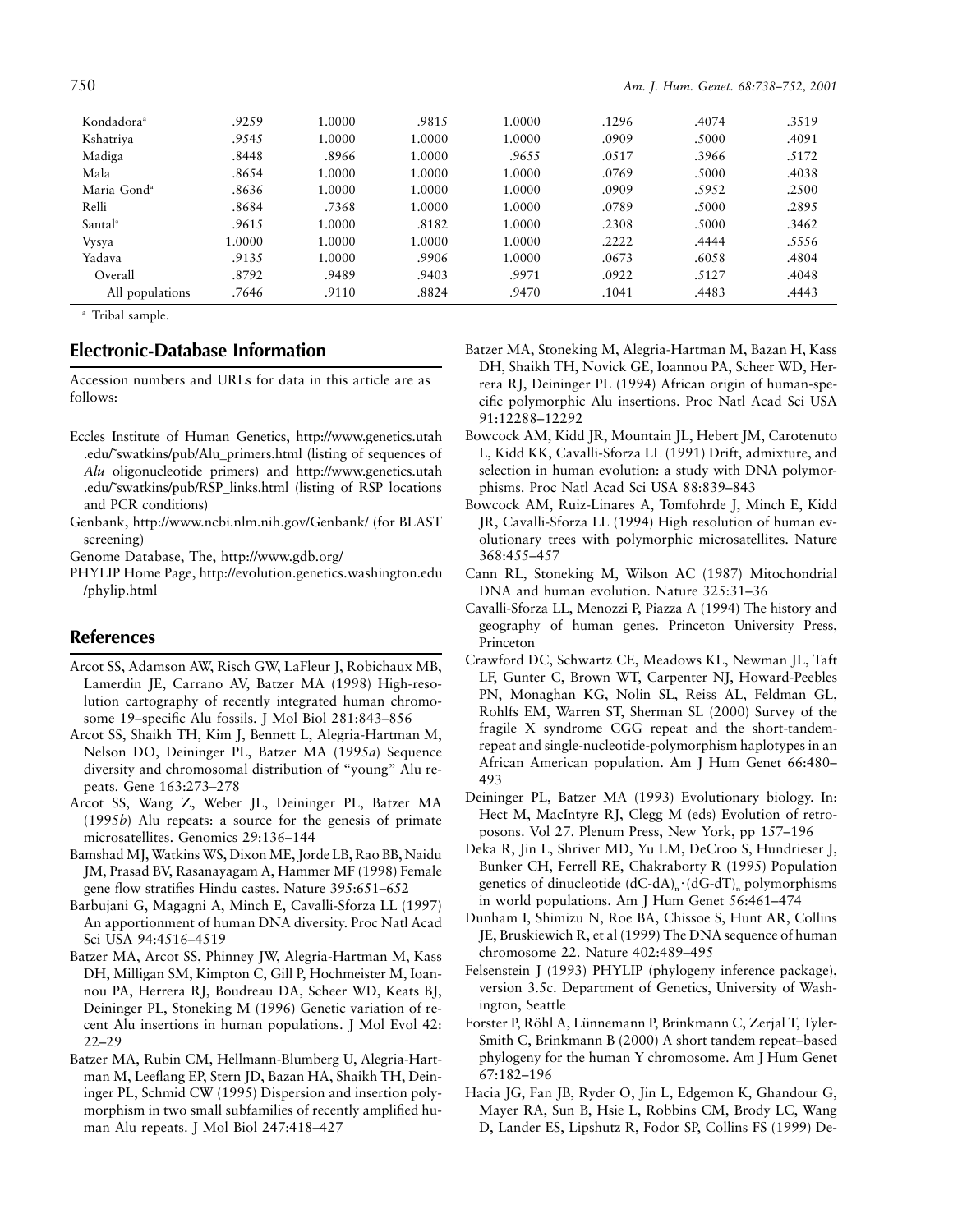termination of ancestral alleles for human single-nucleotide polymorphisms using high-density oligonucleotide arrays. Nat Genet 22:164–167

- Harding RM, Healy E, Ray AJ, Ellis NS, Flanagan N, Todd C, Dixon C, Sajantila A, Jackson IJ, Birch-Machin MA, Rees JL (2000) Evidence for variable selective pressures at MC1R. Am J Hum Genet 66:1351–1361
- Harpending HC, Batzer MA, Gurven M, Jorde LB, Rogers AR, Sherry ST (1998) Genetic traces of ancient demography. Proc Natl Acad Sci USA 95:1961–1967
- Hawks J, Oh S, Hunley K, Dobson S, Cabana G, Dayalu P, Wolpoff MH (2000) An Australasian test of the recent African origin theory using the WLH- 50 calvarium. J Hum Evol 39:1–22
- Ingman M, Kaessmann H, Pääbo S, Gyllensten U (2000) Mitochondrial genome variation and the origin of modern humans. Nature 408:708–713
- Jorde LB, Bamshad M, Rogers AR (1998) Using mitochondrial and nuclear DNA markers to reconstruct human evolution. Bioessays 20:126–136
- Jorde LB, Bamshad MJ, Watkins WS, Zenger R, Fraley AE, Krakowiak PA, Carpenter KD, Soodyall H, Jenkins T, Rogers AR (1995) Origins and affinities of modern humans: a comparison of mitochondrial and nuclear genetic data. Am J Hum Genet 57:523–538
- Jorde LB, Rogers AR, Bamshad M, Watkins WS, Krakowiak P, Sung S, Kere J, Harpending HC (1997) Microsatellite diversity and the demographic history of modern humans. Proc Natl Acad Sci USA 94:3100–3103
- Jorde LB, Watkins WS, Bamshad MJ, Dixon ME, Ricker CE, Seielstad MT, Batzer MA (2000) The distribution of human genetic diversity: a comparison of mitochondrial, autosomal, and Y-chromosome data. Am J Hum Genet 66:979–988
- Kaessmann H, Heissig F, von Haeseler A, Pääbo S (1999) DNA sequence variation in a non-coding region of low recombination on the human X chromosome. Nat Genet 22:78–81
- Kidd JR, Pakstis AJ, Zhao H, Lu R-B, Okonofua FE, Odunsi A, Grigorenko E, Bonne-Tamir B, Friedlaender J, Schulz LO, Parnas J, Kidd KK (2000) Haplotypes and linkage disequilibrium at the phenylalanine hydroxylase locus, PAH, in a global representation of populations. Am J Hum Genet 66: 1882–1899
- Kidd KK, Morar B, Castiglione CM, Zhao H, Pakstis AJ, Speed WC, Bonne-Tamir B, Lu RB, Goldman D, Lee C, Nam YS, Grandy DK, Jenkins T, Kidd JR (1998) A global survey of haplotype frequencies and linkage disequilibrium at the DRD2 locus. Hum Genet 103:211–227
- Krings M, Geisert H, Schmitz RW, Krainitzki H, Pääbo S (1999) DNA sequence of the mitochondrial hypervariable region II from the neandertal type specimen. Proc Natl Acad Sci USA 96:5581–5585
- Lewis PO, Zaykin D (2000) Genetic Data Analysis: computer program for the analysis of allelic data. Department of Ecology and Evolutionary Biology, University of Connecticut, Storrs
- Melton T, Clifford S, Martinson J, Batzer M, Stoneking M (1998) Genetic evidence for the proto-Austronesian homeland in Asia: mtDNA and nuclear DNA variation in Taiwanese aboriginal tribes. Am J Hum Genet 63:1807–1823

Merriwether DA, Clark AG, Ballinger SW, Schurr TG, Sood-

yall H, Jenkins T, Sherry ST, Wallace DC (1991) The structure of human mitochondrial DNA variation. J Mol Evol 33:543–555

- Nei M (1987) Molecular evolutionary genetics. Columbia University Press, New York
- Nei M, Takezaki N (1996) The root of the phylogenetic tree of human populations. Mol Biol Evol 13:170–177
- Novick GE, Novick CC, Yunis J, Yunis E, Antunez de Mayolo P, Scheer WD, Deininger PL, Stoneking M, York DS, Batzer MA, Herrera RJ (1998) Polymorphic Alu insertions and the Asian origin of Native American populations. Hum Biol 70: 23–39
- Ovchinnikov IV, Gotherstrom A, Romanova GP, Kharitonov VM, Liden K, Goodwin W (2000) Molecular analysis of Neanderthal DNA from the northern Caucasus. Nature 404: 490–493
- Pang H, Koda Y, Soejima M, Schlaphoff T, du Toit ED, Kimura H (1999) Allelic diversity of the human plasma alpha(1,3)fucosyltransferase gene (FUT6). Ann Hum Genet 63: 277–284
- Penny D, Steel M, Waddell PJ, Hendy MD (1995) Improved analyses of human mtDNA sequences support a recent African origin for Homo sapiens. Mol Biol Evol 12:863–882
- Purandare SM, Cawthon R, Nelson LM, Sawada S, Watkins WS, Ward K, Jorde LB, Viskochil DH (1996) Genotyping of PCR-based polymorphisms and linkage-disequilibrium analysis at the *NF1* locus. Am J Hum Genet 59:159–166
- Rana BK, Hewett-Emmett D, Jin L, Chang BH, Sambuughin N, Lin M, Watkins S, Bamshad M, Jorde LB, Ramsay M, Jenkins T, Li WH (1999) High polymorphism at the human melanocortin 1 receptor locus. Genetics 151:1547–1557
- Relethford JH, Jorde LB (1999) Genetic evidence for larger African population size during recent human evolution. Am J Phys Anthropol 108:251–260
- Rieder MJ, Taylor SL, Clark AG, Nickerson DA (1999) Sequence variation in the human angiotensin converting enzyme. Nat Genet 22:59–62
- Rogers AR, Jorde LB (1996) Ascertainment bias in estimates of average heterozygosity. Am J Hum Genet 58:1033–1041
- Roy AM, Carroll ML, Kass DH, Nguyen SV, Salem AH, Batzer MA, Deininger PL (1999) Recently integrated human Alu repeats: finding needles in the haystack. Genetica 107: 149–161
- Roy AM, Carroll ML, Nguyen SV, Salem AH, Oldridge M, Wilkie AO, Batzer MA, Deininger PL (2000) Potential gene conversion and source genes for recently integrated Alu elements. Genome Res 10:1485–1495
- Seielstad M, Bekele E, Ibrahim M, Toure A, Traore M (1999) A view of modern human origins from Y chromosome microsatellite variation. Genome Res 9:558–567
- Sherry ST, Harpending HC, Batzer MA, Stoneking M (1997) Alu evolution in human populations: using the coalescent to estimate effective population size. Genetics 147:1977– 1982
- Smit AF (1996) The origin of interspersed repeats in the human genome. Curr Opin Genet Dev 6:743–748
- Smouse PE, Long JC, Sokal RR (1986) Multiple regression and correlation extensions of the Mantel test of matrix correspondence. Systematics Zool 35:627–632
- Stoneking M, Fontius JJ, Clifford SL, Soodyall H, Arcot SS,